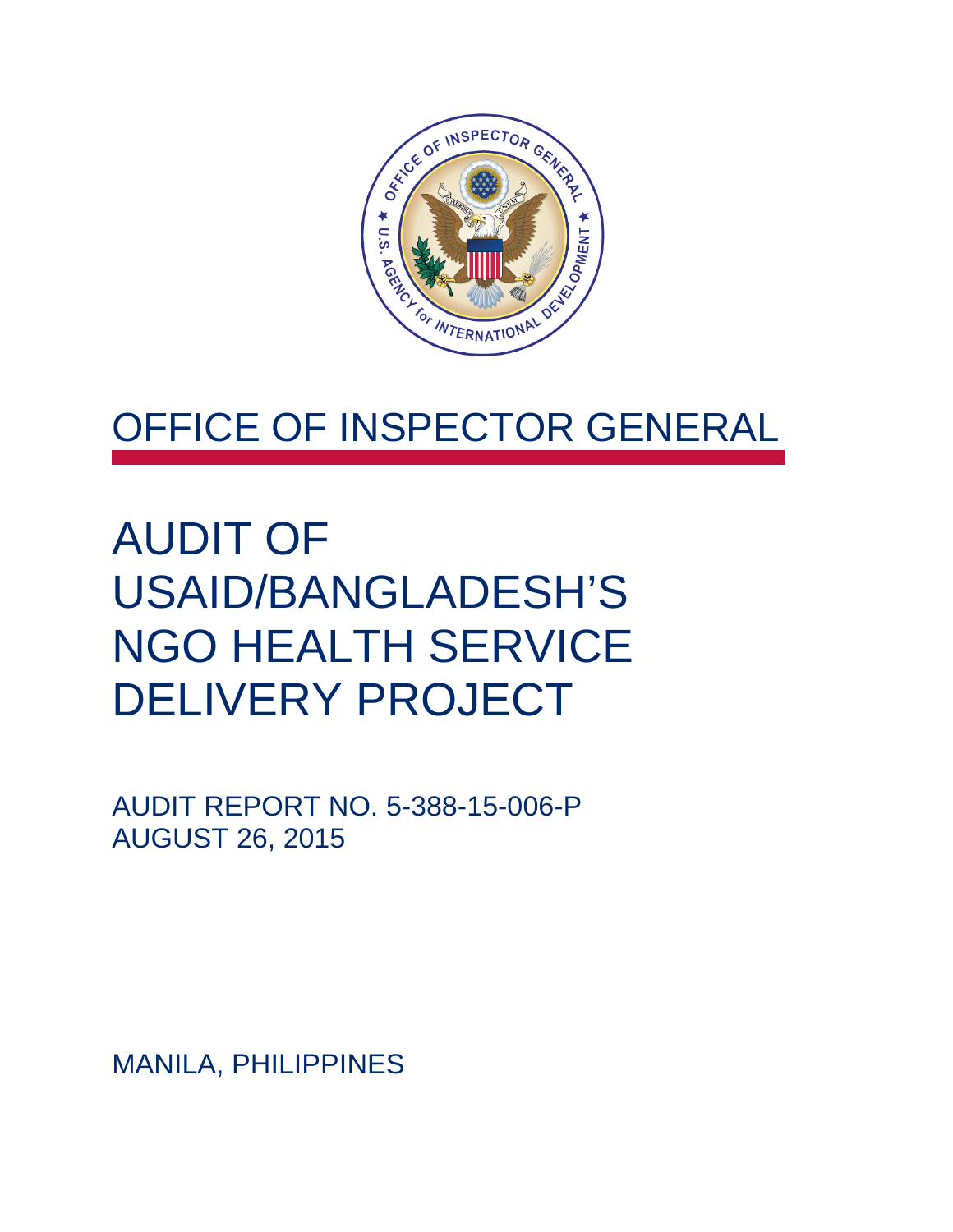

*Office of Inspector General*

August 26, 2015

#### **MEMORANDUM**

- **TO:** USAID/Bangladesh Mission Director, Janina Jaruzelski
- **FROM:** Acting Regional Inspector General/Manila, Steven K. Ramonas /s/
- **SUBJECT:** Audit of USAID/Bangladesh's NGO Health Service Delivery Project (Report No. 5-388-15-006-P)

This memorandum transmits our final report on the subject audit. In finalizing the audit report, we considered your comments on the draft and included them in their entirety, excluding attachments, in Appendix II.

The audit report contains nine recommendations to help the mission improve various aspects of the project. After reviewing information provided in response to the draft report, we determined that the mission made management decisions on all nine recommendations and took final action on Recommendation 6. We disagree with the decision on Recommendation 1. Please provide evidence of final action on the open recommendations to the Audit Performance and Compliance Division.

Thank you for the cooperation and assistance extended to the audit team during this audit.

U.S. Agency for International Development Annex 2 Building U.S. Embassy 1201 Roxas Boulevard 1000 Ermita, Manila, Philippines [http://oig.usaid.gov](http://oig.usaid.gov/)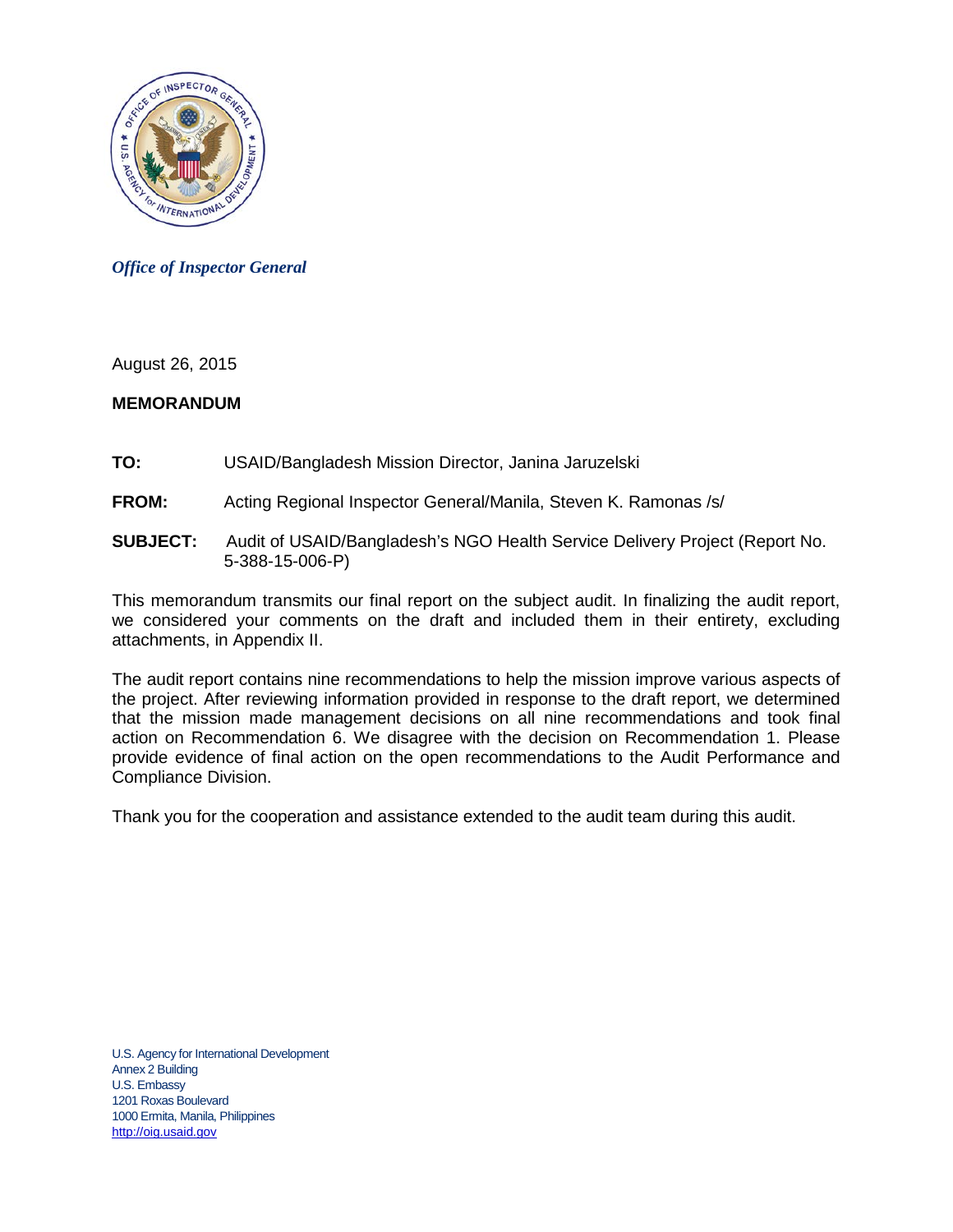# **CONTENTS**

| Clinics Could Not Expand Services Due to Constraints in Using Program Income 6 |  |
|--------------------------------------------------------------------------------|--|
|                                                                                |  |
| Project Lacked Comprehensive Plan to Improve Technical Ability of NGOs         |  |
|                                                                                |  |
|                                                                                |  |
|                                                                                |  |
|                                                                                |  |

#### **Abbreviations**

The following abbreviations appear in this report:

| <b>ADS</b>   | <b>Automated Directive System</b>    |
|--------------|--------------------------------------|
| <b>CSP</b>   | community service provider           |
| <b>ESP</b>   | essential service package            |
| <b>GUC</b>   | grants under contract                |
| <b>NGO</b>   | nongovernmental organization         |
| <b>NHSDP</b> | NGO Health Service Delivery Project  |
| <b>OAA</b>   | Office of Acquisition and Assistance |
| <b>RIG</b>   | <b>Regional Inspector General</b>    |
| <b>SSFP</b>  | Smiling Sun Franchise Program        |
|              |                                      |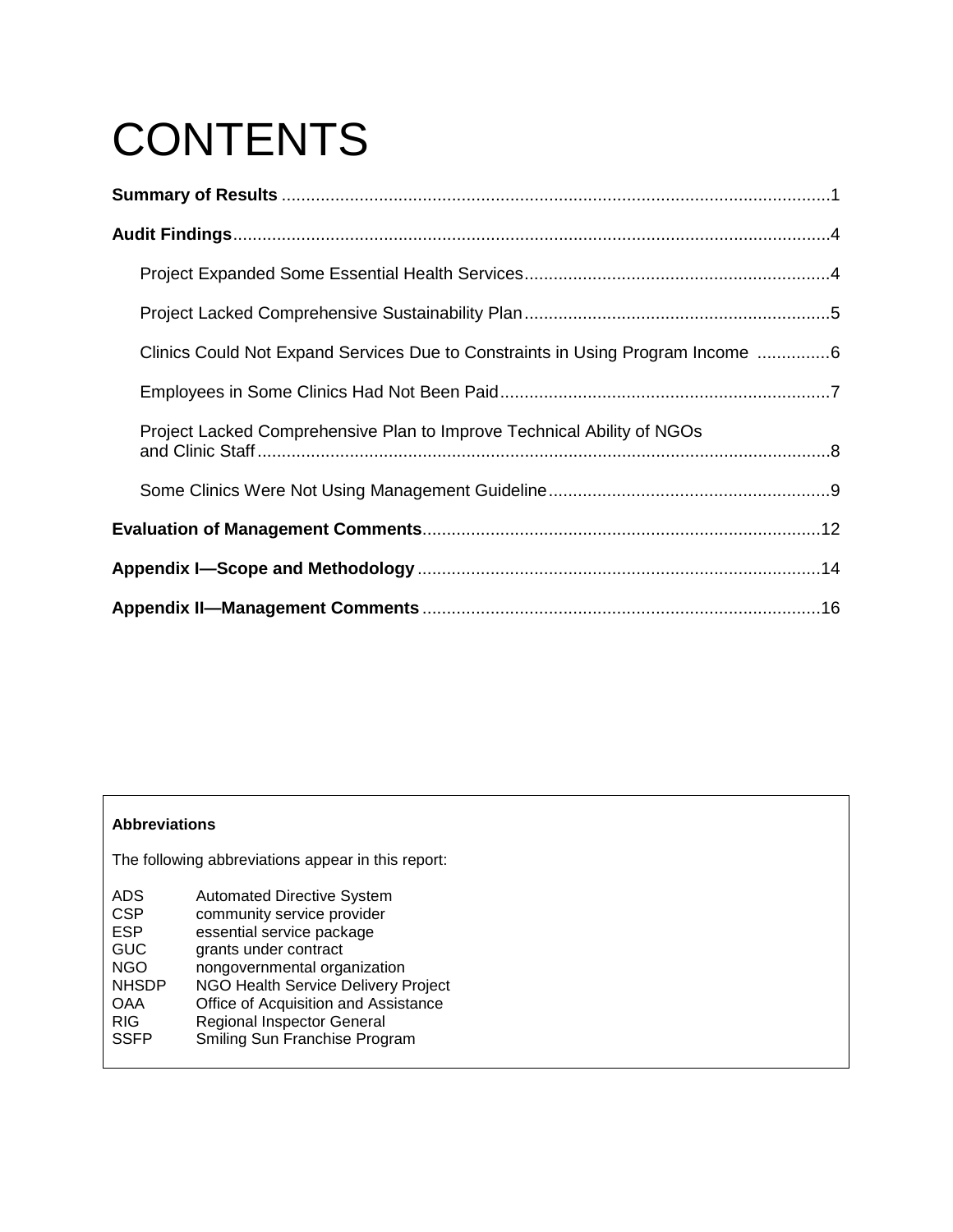# <span id="page-3-0"></span>SUMMARY OF RESULTS

According to USAID/Bangladesh, lack of access to health services in the South Asian country is a common problem for the poor. Many must travel long distances to reach a clinic, and transportation—and the actual care—can be costly. These problems, combined with inadequate service and a lack of information about health care, are often causes for child and maternal mortality.

USAID/Bangladesh launched the NGO (nongovernmental organization) Health Service Delivery Project (NHSDP) in collaboration with the Bangladeshi Government and other international organizations in 2013 to provide affordable health care in underserved areas. In the past, the mission's Office of Population, Health, Nutrition, and Education has funded NGO networks to implement similar projects; the two most recent were the NGO Service Delivery Program from 2002 to 2006 and the Smiling Sun Franchise Program (SSFP) from 2007 to 2012.

In December 2012 USAID/Bangladesh awarded a \$54 million, 4-year contract to Pathfinder International to implement NHSDP. A year later, in September 2013, the United Kingdom's Department for International Development in Bangladesh added almost \$29 million through an agreement with USAID/Bangladesh, thereby increasing the total amount to almost \$83 million. The contract provides for grants under contract  $(GUC)^1$  $(GUC)^1$  and authorizes Pathfinder to award up to \$54 million in grants to NGOs; the remaining \$29 million goes to Pathfinder to cover the cost of supporting the NGOs. As of September 30, 2014, the mission had obligated approximately \$43 million and disbursed \$[2](#page-3-2)2 million for the project.<sup>2</sup>

NHSDP supports the delivery of an essential service package  $(ESP)^3$  $(ESP)^3$  of primary health care through a national network of NGOs that operate Smiling Sun clinics<sup>[4](#page-3-4)</sup> and community service providers (CSPs) in Bangladesh. According to the mission, the project complements the government's efforts to provide affordable, quality health services to the poor.

Pathfinder awarded 26 grants to NGOs that made commitments to transform their clinics into facilities that provide quality health care. As of September 30, 2014, these NGOs are operating 330 clinics that serve about 23 million people, almost 15 percent of Bangladesh's population.

NHSDP planned to deliver three intermediate results:

1. Expand the number of clients, especially among the poor, who get quality ESPs. This includes improved access to services through a cohesive network of clinics and CSPs; strengthened partnerships and coordination with government authorities and other USAIDsupported projects; and enhanced sustainability of ESP delivery through innovative

<span id="page-3-2"></span><span id="page-3-1"></span><sup>&</sup>lt;sup>1</sup> This is a type of financial arrangement that USAID uses to allow a contractor to award grants.<br><sup>2</sup> These amounts come from the Agency's financial systems. On November 17, 2014, OIG issued *Audit of USAID's Financial Statements for Fiscal Years 2014 and 2013* (No. 0-000-15-001-C), disclaiming an opinion because of material unsupported adjustments that USAID made to reconcile its general and subsidiary ledgers. We did not perform any additional tests during this audit to verify the accuracy of the reported amounts. In FY 2015 we plan to test USAID's adjustments to determine whether they were accurate and appropriate. USAID intends to provide explanations and other support to demonstrate the adjustments' validity.

<span id="page-3-3"></span> $3\,$  An ESP is a set of interventions designed to deliver services such as child health care.

<span id="page-3-4"></span><sup>4</sup> Smiling Sun (*Surjer Hashi* in Bangla) is a network of NGOs that manage clinics and CSPs developed through SSFP.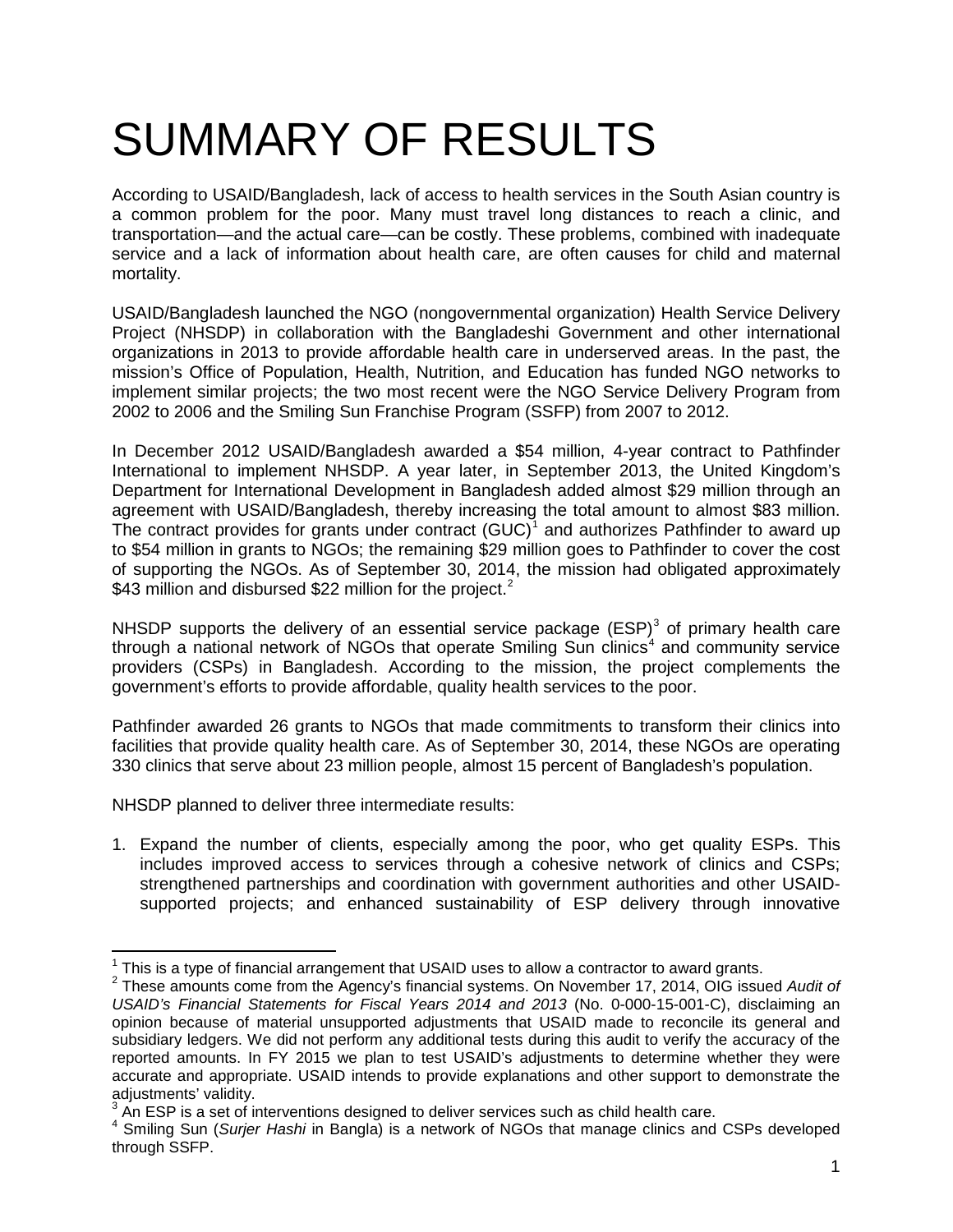financing structures. As part of sustainability, the goal is that the clinics can cover at least 40 percent of total operating costs through program income and other sources (e.g., income from new business initiatives, interest income from non-federal funds, and third-party payers such as the Bangladeshi Government).

- 2. Help communities promote healthy habits and use of clinic services.
- 3. Strengthen the ability of local NGOs to manage delivery of quality services in the clinics. Under this intermediate result, Pathfinder will choose two high-performing NGOs and give them technical assistance so they eventually can receive grants directly from USAID/Bangladesh.

The Regional Inspector General (RIG/Manila) conducted this audit to determine whether the project is expanding health care to the poor and recovering enough of its costs to be sustainable. We focused on the first intermediate result.

During the first 2 years, the project made progress (page [4\)](#page-6-1). The percentage of "service contacts" (patients) who qualify as poor has increased from 36 percent to 38 percent between the first and second years, respectively. In addition, the collective cost recovery rate of the clinics has increased from 31 percent in year 1 to 33 percent in year 2, as shown in the table below. Except for year 2's achievement on the first indicator—which is 98 percent of the annual target—all these improvements are in line with the annual targets set for both years.

| <b>Indicator</b>                                         | Overall<br><b>Project Target</b> | Year 1 Reported<br><b>Achievement</b> | <b>Year 2 Reported</b><br><b>Achievement</b> |
|----------------------------------------------------------|----------------------------------|---------------------------------------|----------------------------------------------|
| Number of service<br>contacts an NGO<br>partners clinics | 151,362,000                      | 32,435,198                            | 35,003,645                                   |
| Percentage of<br>service contacts<br>who qualify as poor | 40                               | 36                                    | 38                                           |
| Cost recovery rate                                       | 40                               | 31                                    | 33                                           |

#### **Progress of Performance Indicators Selected for Testing (Audited)**

Furthermore, USAID/Bangladesh is assessing two of the local NGOs that Pathfinder has worked with to determine whether they are eligible for grants directly from the mission (page [4\)](#page-6-2).

Despite these successes, we found the following problems.

- NHSDP lacked a comprehensive sustainability plan (page [5\)](#page-7-0). Without it, the project runs the risk of continuing to depend on donor funding.
- Clinics could not expand services due to constraints in using program income (page [6\)](#page-8-0). All proposals for using the income had to be reviewed and approved by the mission first, and that process was slow.
- Employees in some clinics had not been paid (page [7\)](#page-9-0). One NGO that was managing three clinics could not pay employees for 2 months because USAID/Bangladesh's approval of project funds was delayed, use of program income was restricted, and the NGO's funds were locked in fixed-term accounts.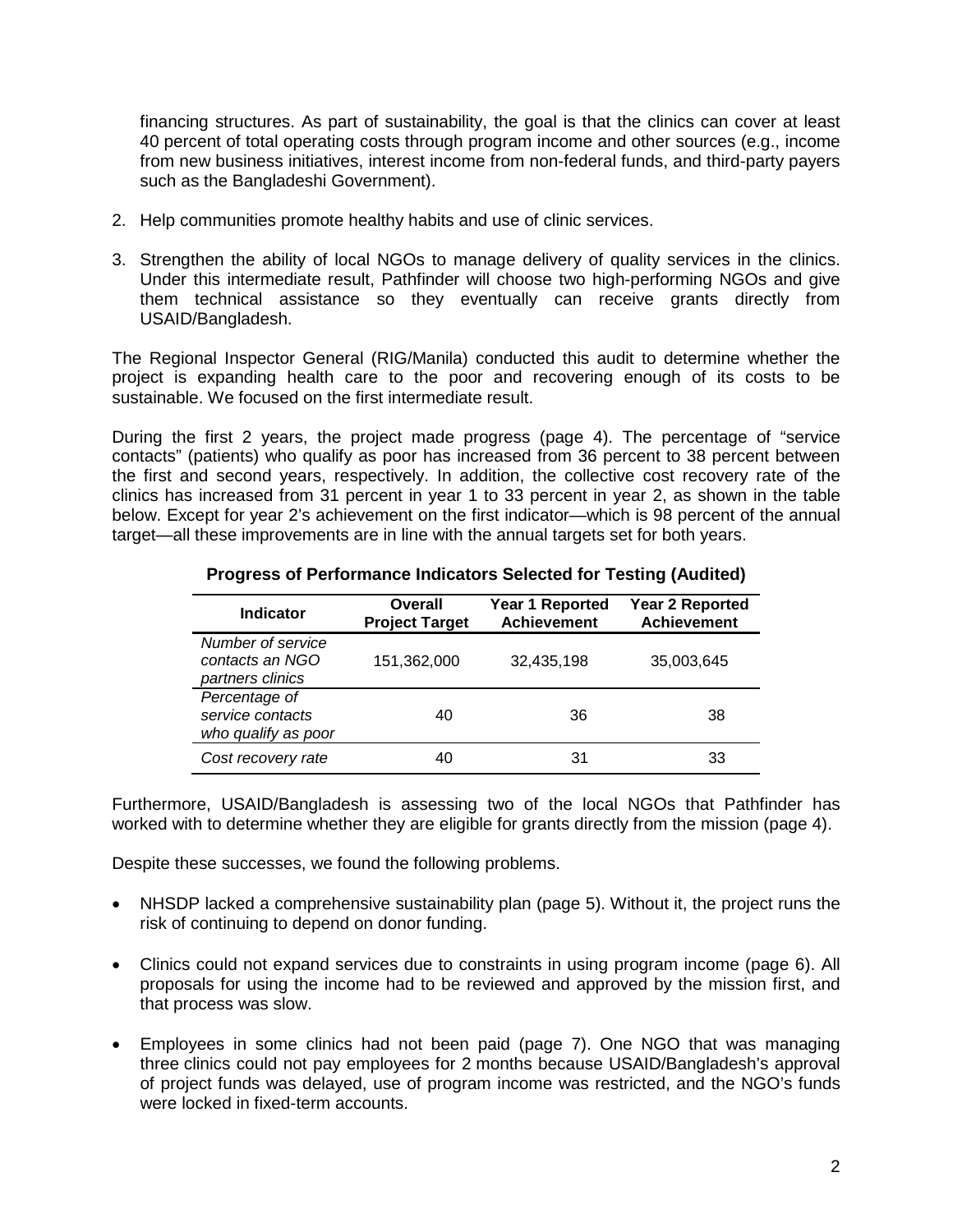- The project lacked a comprehensive plan to improve technical capacity of NGOs and clinic staff (page [8\)](#page-10-0). Employees in the clinics got minimal training, and patient management and financial systems were inefficient.
- Some clinics were not using the management guideline (page [9\)](#page-11-0). Some did not have copies of it, some were still using old versions from previous projects, and the new version had not been translated from English into Bangla, the local language.

We recommend that USAID/Bangladesh:

- 1. Require Pathfinder to develop and implement a comprehensive sustainability plan, which includes other methods to raise program income beyond the 40 percent cost-recovery rate (page [6\)](#page-8-1).
- 2. Develop and implement procedures to ensure that NGOs' requests to use program income to expand clinic services are submitted, reviewed, and approved in a timely manner (page [7\)](#page-9-1).
- 3. Require Pathfinder to determine how many other clinics have not paid staff salaries on time, implement a plan to verify that NGOs' program income funds are readily available to pay project expenses, and establish procedures to have NGOs pay salaries on time (page [7\)](#page-9-2).
- 4. Establish a procedure for timely reviews and approvals of annual project budgets (page [7\)](#page-9-3).
- 5. Require Pathfinder to work with the NGO grantees to review the training models and implement a plan to address training needs of clinic employees (page [9\)](#page-11-1).
- 6. Require Pathfinder to review the management information system and data processing procedures developed for the project to verify that the system addresses the users' needs (page [9\)](#page-11-2).
- 7. Require Pathfinder to set a deadline to complete the translation of the revised *Surjer Hashi Management Guideline* into Bangla and provide copies of it to all clinics (page [10\)](#page-12-0).
- 8. Require Pathfinder to check whether clinics are using the revised guideline and to incorporate this task into its monitoring process (page [10\)](#page-12-1).
- 9. Require Pathfinder to provide training to clinics on the updated sections of the guideline and emphasize the importance of using the guideline [\(page 11\).](#page-13-0)

Detailed findings appear in the following section, and the scope and methodology appear in Appendix I. OIG's evaluation of management comments is on page [12,](#page-14-0) and the full text of them is in Appendix II.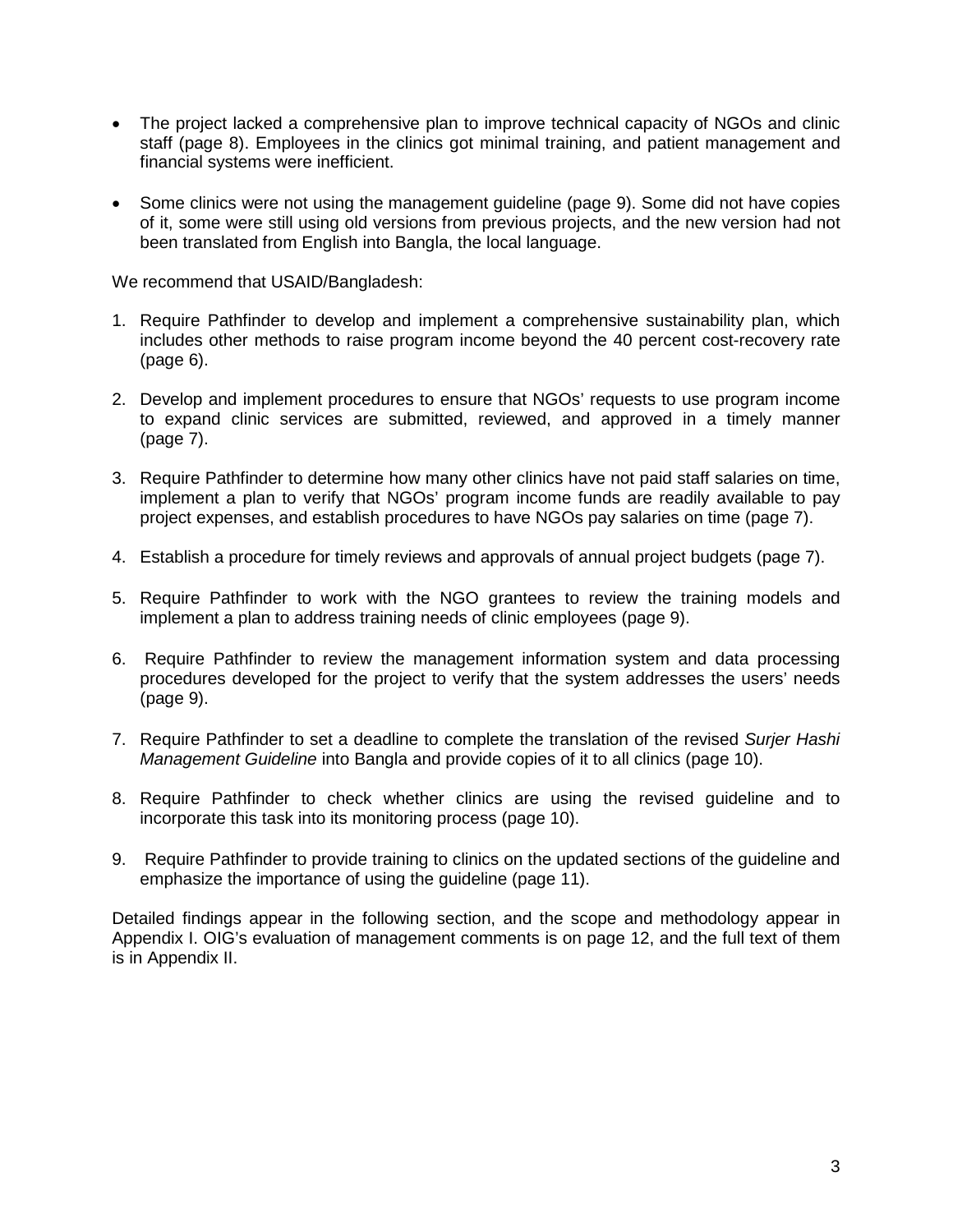# <span id="page-6-0"></span>AUDIT FINDINGS

### <span id="page-6-1"></span>**Project Expanded Some Essential Health Services**

According to the contract, Pathfinder would help local NGO partners expand essential health services to the poor in a more efficient manner.

NHSDP has had a positive impact on providing care to newborn babies and reproductive health services. Pathfinder reported that it provided "immediate care" to about 74,000 newborns in year 2, which is 148 percent more than the target of 50,000. The project attributed this success to training, monitoring, and more modern delivery facilities like the one in the photo below.



**This delivery room at a clinic in Bogra is one of the facilities improved by NHSDP. (Photo by RIG/Manila, November 2014)**

Clients we interviewed said they used the clinic because of the friendly atmosphere, good services, and lower fees. One of the clients featured by Pathfinder in its annual progress report was the mother of three children who had her first pregnancy at 14. She said that after three pregnancies and the death of one of the children, her husband and family pressured her to have another child, although she did not want to. She lost her job when she got pregnant, and she said she felt helpless. A CSP advised her to go to a Smiling Sun clinic, where she received prenatal care for the first time and eventually delivered the baby. The clinic paramedic then discussed the risk of having another baby too soon and contraceptives with her. With the paramedic's counseling, her husband consented for her to have a contraceptive implant.

<span id="page-6-2"></span>NHSDP also has begun to address the project's third goal of helping local NGOs strengthen their abilities so they can receive grants directly from the mission. Pathfinder identified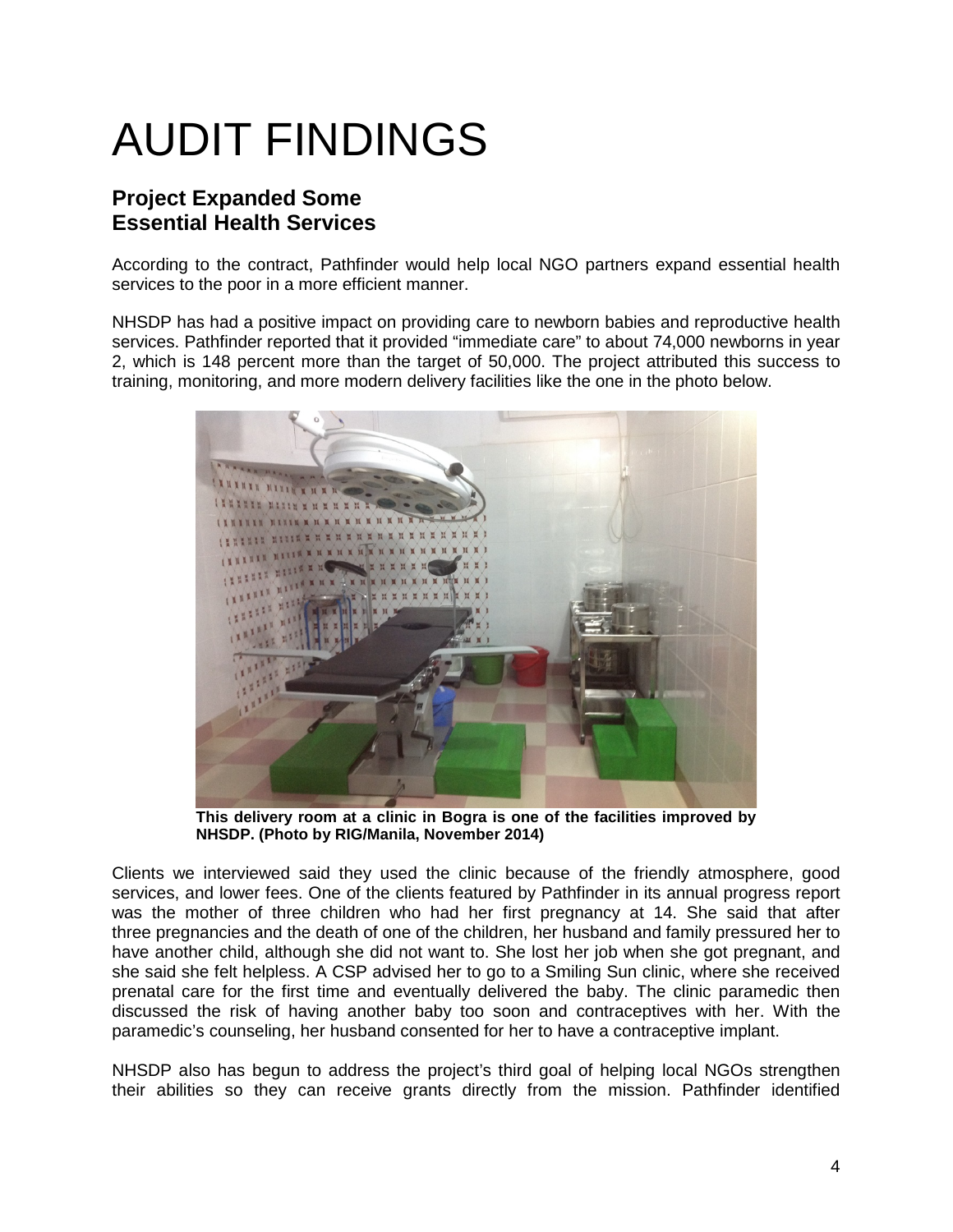two NGOs that have demonstrated improved performance in services while supporting more than 20 clinics, and USAID/Bangladesh is now conducting pre-award assessments on them.

#### <span id="page-7-0"></span>**Project Lacked Comprehensive Sustainability Plan**

According to the Foreign Assistance Act of 1961, as amended:

Assistance under this chapter should be used not only for the purpose of transferring financial resources to developing countries, but also to help countries solve development problems in accordance with a strategy that aims to insure wide participation of the poor in the benefits of development on a sustained basis.

USAID's Automated Directive Systems (ADS) 200.3.1.5 stresses the importance of "building the skills and capacity of local stakeholders critical for maintaining gains on implemented activities after the program or project ends" and making sure that "activities or services are tied to sustainable financing models, either through private-sector participation or publicly-managed arrangements."

To address sustainability, the contract requires Pathfinder to design a plan to recover at least 40 percent of costs from program income.<sup>[5](#page-7-1)</sup> It also requires Pathfinder to:

develop innovative financing structures (e.g., donations from the private sector, third party payers, cross subsidization schemes, sliding fee scales, cost containment strategies) to leverage additional resources to enhance sustainability, and to improve the quality, scope and reach of services for the poor.

However, the project focused only on the 40 percent cost-recovery rate, not on how the remaining 60 percent of costs will be sustained after it ends. In fact, USAID/Bangladesh's assessment of Pathfinder's performance conducted in June 2014 stated that the project had not shown much progress in enhancing sustainability of ESP delivery through new methods of generating income.

The mission's previous health program––SSFP—was designed with a significantly higher cost recovery rate of 70 percent. A midterm assessment of that program<sup>[6](#page-7-2)</sup> found that an unreasonable emphasis on cost recovery was not consistent with the goal of providing quality services to the poor. According to the implementer, this was because several essential health services had little or no cost recovery potential, and clinics serving large poor populations in underserved communities are less likely to generate enough money to meet cost-recovery targets.

Although the contract allows Pathfinder to explore other initiatives through business planning and using additional support to enhance sustainability, the mission was not tracking them and Pathfinder did not develop a proper plan for achieving sustainability. A mission official said enacting the sustainability plan takes time and would be in a future health service delivery project. However, that plan does not address the problems that stem from not having one for the current project.

<span id="page-7-1"></span> $5$  Program income refers to money earned from services and sales of equipment and drugs.

<span id="page-7-2"></span> $6$  This assessment was mentioned in the NDHSP contract.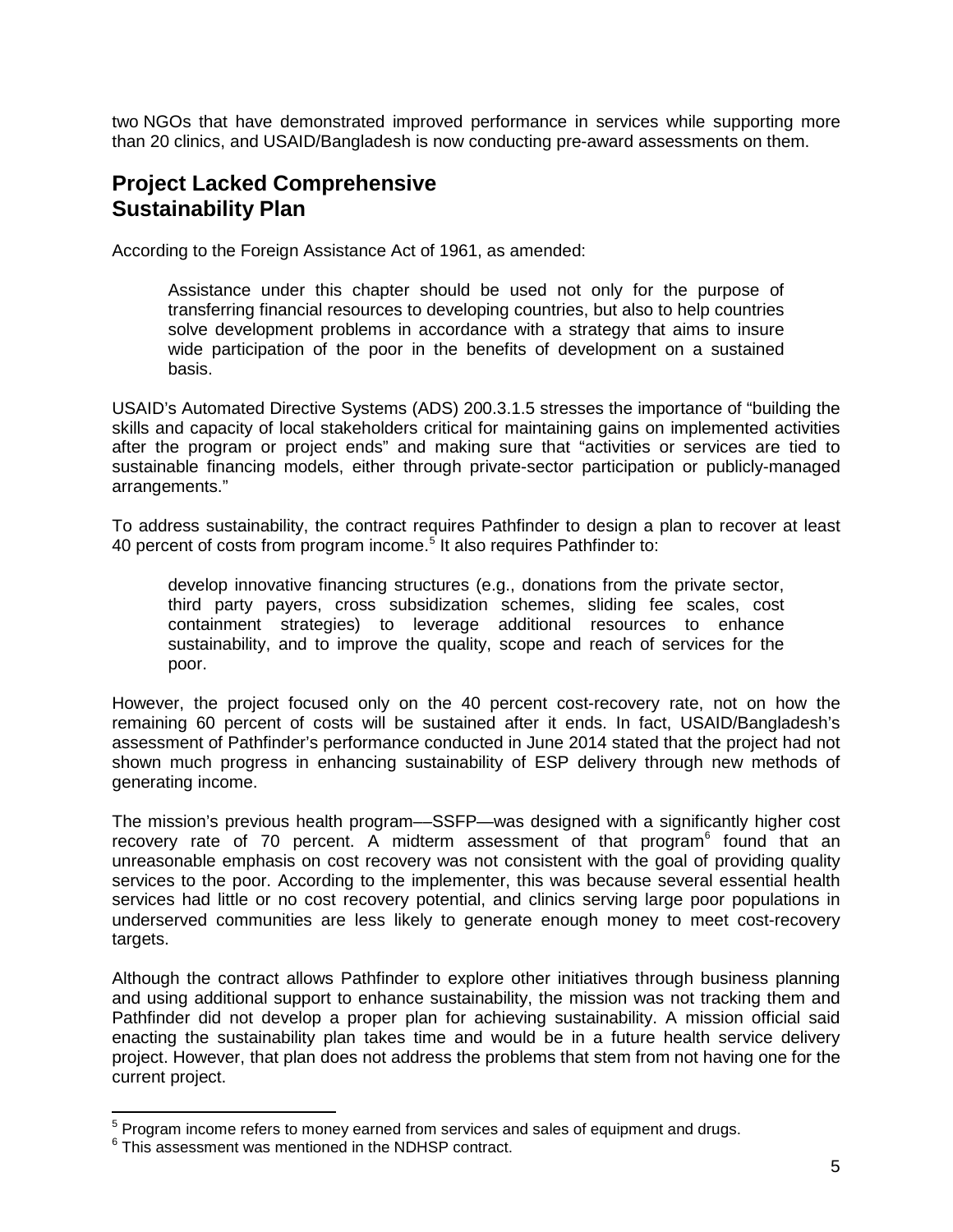Without a comprehensive sustainability plan to explore other methods to raise income beyond the required 40 percent, the clinics may continue to rely on additional donor funding to serve the poor after the project ends. To address this concern, we make the following recommendation.

<span id="page-8-1"></span>*Recommendation 1. We recommend that USAID/Bangladesh require Pathfinder International to develop and implement a comprehensive sustainability plan, which includes other methods to raise program income beyond the 40 percent cost-recovery rate.* 

#### <span id="page-8-0"></span>**Clinics Could Not Expand Due to Constraints in Using Program Income**

According to the NHSDP contract:

Pathfinder International in collaboration with its local partner NGOs will also have flexibility to design, implement and monitor innovative approaches to promote cost recovery without compromising access to the poor. These pro-poor cost recovery mechanisms may include service promotion, strategic business planning, price management, additional revenue streams, cost containment, cross-subsidization (i.e., income generated from services to the non-poor and/or from clinics with a high cost recovery potential can be used to subsidized services for the poor) and strategic relationships with the private-sector.

Pathfinder was supposed to help the clinics be able to recover 40 percent of their costs by the end of the contract in 2017. Though some clinics have met or exceeded their second-year target of recovering 30 percent of their costs, 5 of the 13 clinics (39 percent) we visited did not; on average, they recovered 23 percent.

Clinic employees said they could not rely only on fees to cover the costs of expanding services. They mentioned additional services they could offer, such as lab tests and ultrasounds, that could provide more revenue. Regular paying clients in the five clinics said they were willing to pay for new services because it would be less expensive than traveling to neighboring towns for them. However, to be able to provide these additional services, the clinics would have to invest in renovation, equipment, additional staff, and training.

At the clinic we visited in the city of Teknaf, the project classified 38 percent of the paying patients as "non-poor" who would be able to pay for additional services if they were available. According to the manager, the clinic would often receive cases that required blood tests and ultrasounds. However, since the clinic did not have the equipment and staff to perform these services, they referred the patients to hospitals in a nearby city.

Most of the staff we interviewed said their clinics could not expand services because of constraints and delays in the approval process regarding using program revenue. Pathfinder reviews any request to use the funds and then sends it to USAID/Bangladesh for approval. According to USAID/Bangladesh, delays occurred because of heavy mission staff turnover and any proposed expansion plan from NGOs sent to USAID/Bangladesh generated questions and concerns, which required several consultations before approval.

As a result, the delays are preventing the clinics—and the project—from providing essential health services to the poor. Furthermore, not having the option to use program income when necessary limits the clinics' potential to expand services needed in low-income communities in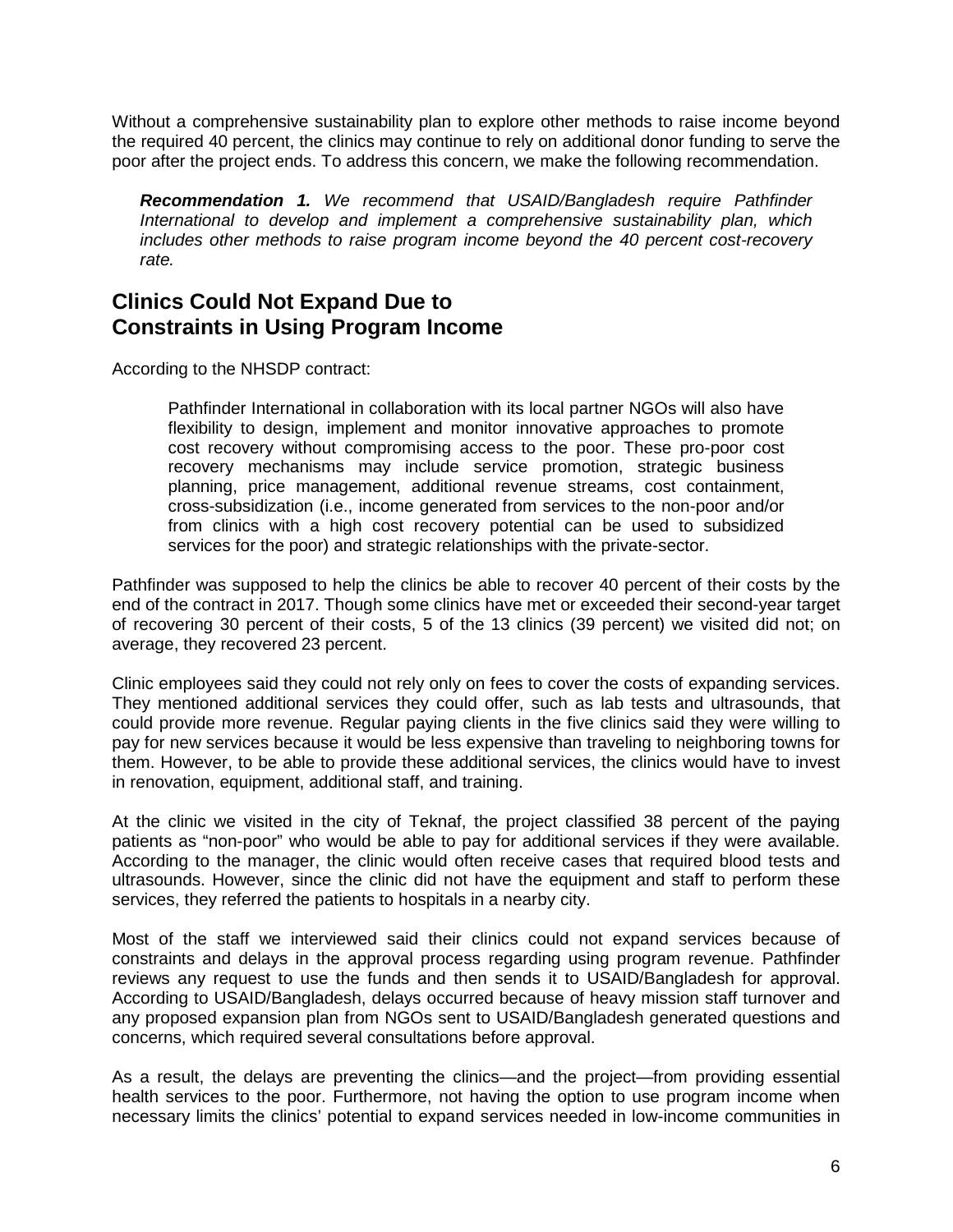Bangladesh. It also could prevent clinics from meeting other obligations, such as paying salaries, as discussed in the next finding. Therefore, we make the following recommendation.

<span id="page-9-1"></span>*Recommendation 2. We recommend that USAID/Bangladesh develop and implement procedures to ensure that nongovernment organizations' requests to use program income to expand clinic services are submitted, reviewed, and approved in a timely manner.* 

### <span id="page-9-0"></span>**Employees in Some Clinics Had Not Been Paid**

The NHSDP contract requires Pathfinder to help the NGOs develop specific human resource recruitment, training, and retention strategies that can be tailored to their needs, including systems to monitor staff turnover regularly.

However, employees at three of the clinics we visited had not been paid in 2 months. Officials there said this happened because the third-year budget had not been approved yet and other bills were more pressing. In addition, the NGO that manages these three clinics did not pay its staff because it kept its program income and revolving drug funds<sup>[7](#page-9-4)</sup> in a fixed-term bank account to earn higher interest.

One employee said because salaries frequently were paid late, many employees were dissatisfied and moved on to other jobs.

Officials at Pathfinder said they did not know about the unpaid salaries but knew there had been a delay in paying grant funds to NGOs, which included funds for salaries. The officials said Pathfinder submitted the budget to USAID/Bangladesh in September 2014, but it had not been approved at the time of the audit. Pathfinder said it allowed the NGOs to use the revolving drug fund to pay salaries while waiting for the grants to be issued.

Mission officials attributed the delayed approval process to heavy staff turnover within the Office of Population, Health, Nutrition, and Education when Pathfinder submitted the budget request.

Delayed salary payments could affect staff productivity and performance, thus disrupting quality service delivery and any planned expansion of services. It also could affect the staff's morale and worsen the already high turnover rate at the clinics. Therefore, we make the following recommendations.

<span id="page-9-2"></span>*Recommendation 3. We recommend that USAID/Bangladesh require Pathfinder International to determine how many other clinics have not paid their staff salaries on time, implement a plan to verify that nongovernmental organizations' program income funds are readily available to pay project expenses, and establish procedures to have nongovernmental organizations pay salaries on time.*

<span id="page-9-3"></span>*Recommendation 4. We recommend that USAID/Bangladesh establish a procedure for timely reviews and approvals of annual project budgets.* 

<span id="page-9-4"></span> $7$  According to the World Health Organization, "In a revolving drug fund, a sum of money is used to purchase an initial stock of essential and commonly used drugs to be sold, ideally at a price sufficient to replace the stock of medicines and ensure a continuous supply."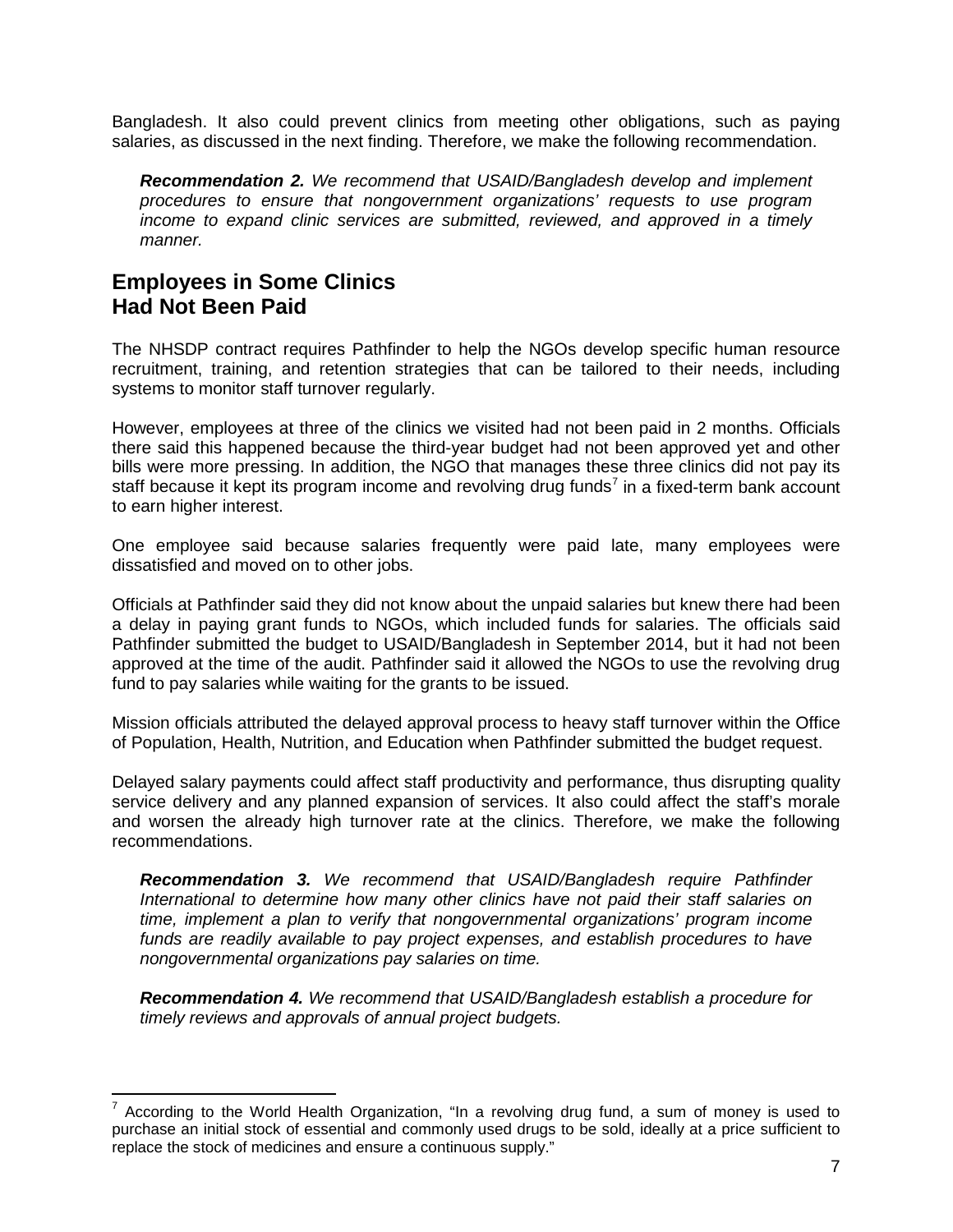#### <span id="page-10-0"></span>**Project Lacked Comprehensive Plan to Improve Technical Ability of NGOs and Clinic Staff**

The NHSDP contract states that the project will enhance local management of service delivery by placing "greater emphasis on establishing defined NGO institutional strengthening milestones for sustainability and building the administrative, organizational, financial and managerial capacity of local NGOs to meet standards."

**Training to Enhance Technical Capacity Was Limited.** As part of its institutional strengthening efforts to enhance the NGOs' and clinics' ability to expand the range of ESPs to the poor, the project needed to provide technical training to their employees. In addition, as part of its deliverables, Pathfinder was required to increase access to "long-acting and permanent methods" of family planning, maternal health services, nutrition interventions, community and clinic-based services for newborns, and treatment of acute respiratory infection. The training would address the gaps in the delivery of these services by providing skills needed for the new services and updates on existing ones.

However, 2 years into the project, some clinic employees said they did not receive the training they needed to deliver the range of essential health services expected of the clinics. Pathfinder reported that in the project's first 2 years, it conducted about 30 different courses related to technical and management aspects of clinics. The technical courses included mostly orientation and training-of-trainers while the management courses were more for NGO project directors and clinic managers.

At the 13 clinics we visited, most paramedics and counselors had taken courses on genderbased violence, counselors received training on interpersonal communication, and paramedics received training on how to deliver emergency care safely. However, the employees said they needed new and refresher trainings in intrauterine device insertion, acute respiratory infection, reproductive tract/sexually transmitted infections, and antenatal care. Some counselors said they received training on family planning years ago from previous projects but none from the current project. A doctor who has worked in one of the clinics for 14 years said he has not received any training from the project.

In addition, the CSPs who were the project's volunteers and links to the communities said they need training on how to promote healthy behaviors and practices to help them encourage more clients—including those who could pay for services—to use the clinics.

Finally, some of the clinics' administrative and record management employees did not have financial backgrounds and had not received any training on financial and database management systems. According to a clinic manager, training on basic bookkeeping and use of simple systems or applications to replace the manual, repetitive, and time-consuming recording system would have helped them deliver better services more efficiently.

The project had completed a training needs assessment and designed an integrated training plan that included the topics described above. The model used for most of the training is the training-of-trainers approach, in which a representative from each NGO and clinic would be trained and then would train his or her peers.

However, the training model had weaknesses. Pathfinder reported that many of the trainers did not have the skills they needed to train their peers. The contractor had relied on these NGO and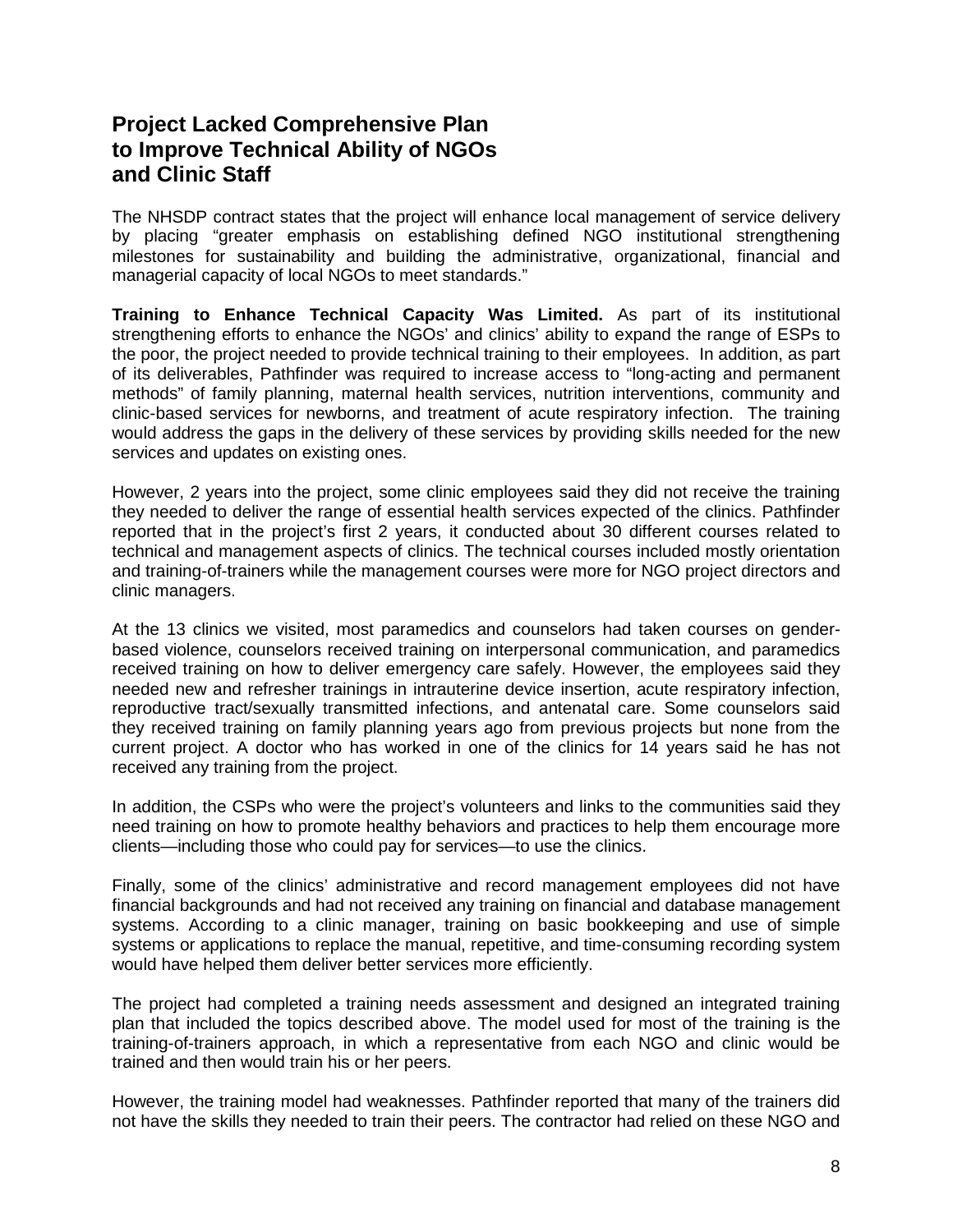clinic representatives because the contract did not have any provisions to recruit professional trainers for the project.

Without enough training for staff, the ability of the clinics to expand the range of ESPs to the poor is limited. To address this concern, we make the following recommendation.

<span id="page-11-1"></span>*Recommendation 5. We recommend that USAID/Bangladesh require Pathfinder International to work with the nongovernmental organization grantees to review the training model and implement a plan to address training needs of clinic employees.*

**Patient Recording, Performance Tracking, and Financial Systems Were Inefficient.** The contract requires that "management information systems are established to monitor access to and quality of ESP service delivery and to be used for program planning and management." Additionally, the GUC require data to be submitted electronically through the management information systems.

However, most clinics we visited were entering patient information and accounting data manually. Since the employees were mostly multitasking and many transactions needed to be recorded in registers, the manual process was time-consuming and prone to human error.

Furthermore, bookkeeping practices varied from one NGO to another without any consistency in reporting project income. Pathfinder did not determine whether any of the NGOs' systems could be used by all the NGOs because it was developing a new management information system. During the audit fieldwork, the new system was in the pilot phase. Although Pathfinder had distributed forms that the clinics will use, employees in the clinics said they were confusing and would require them to enter the same sets of data in numerous forms, which was timeconsuming.

Inefficient recording, performance tracking, and financial systems could lead to erroneous, unreliable reports. In addition, because the management information system is not efficient, clinic staffs are spending an inordinate amount of time to enter information. Therefore, we make the following recommendation.

<span id="page-11-2"></span>*Recommendation 6. We recommend that USAID/Bangladesh require Pathfinder International to review the management information system and data processing procedures it developed for the project to verify that the system addresses user needs.* 

### <span id="page-11-0"></span>**Some Clinics Were Not Using Management Guideline**

According to the NHSDP contract, Pathfinder is supposed to help local NGOs make their services more efficient, as well as expand their reach and incorporate appropriate new technologies. To address this, one of the expected results of the first year was to revise the *Surjer Hashi Clinic Management Guideline*,<sup>[8](#page-11-3)</sup> shown on the next page. This is a manual on management and technical standards that clinics in the Smiling Sun network should follow. The revised version was necessary to help clinics provide services in accordance with national guidelines and priority areas of the project. For example, the quality management system section was updated to highlight NHSDP focus areas and included guidelines for improving quality and supervision.

<span id="page-11-3"></span> $8$  Past projects have provided numerous versions of the guideline.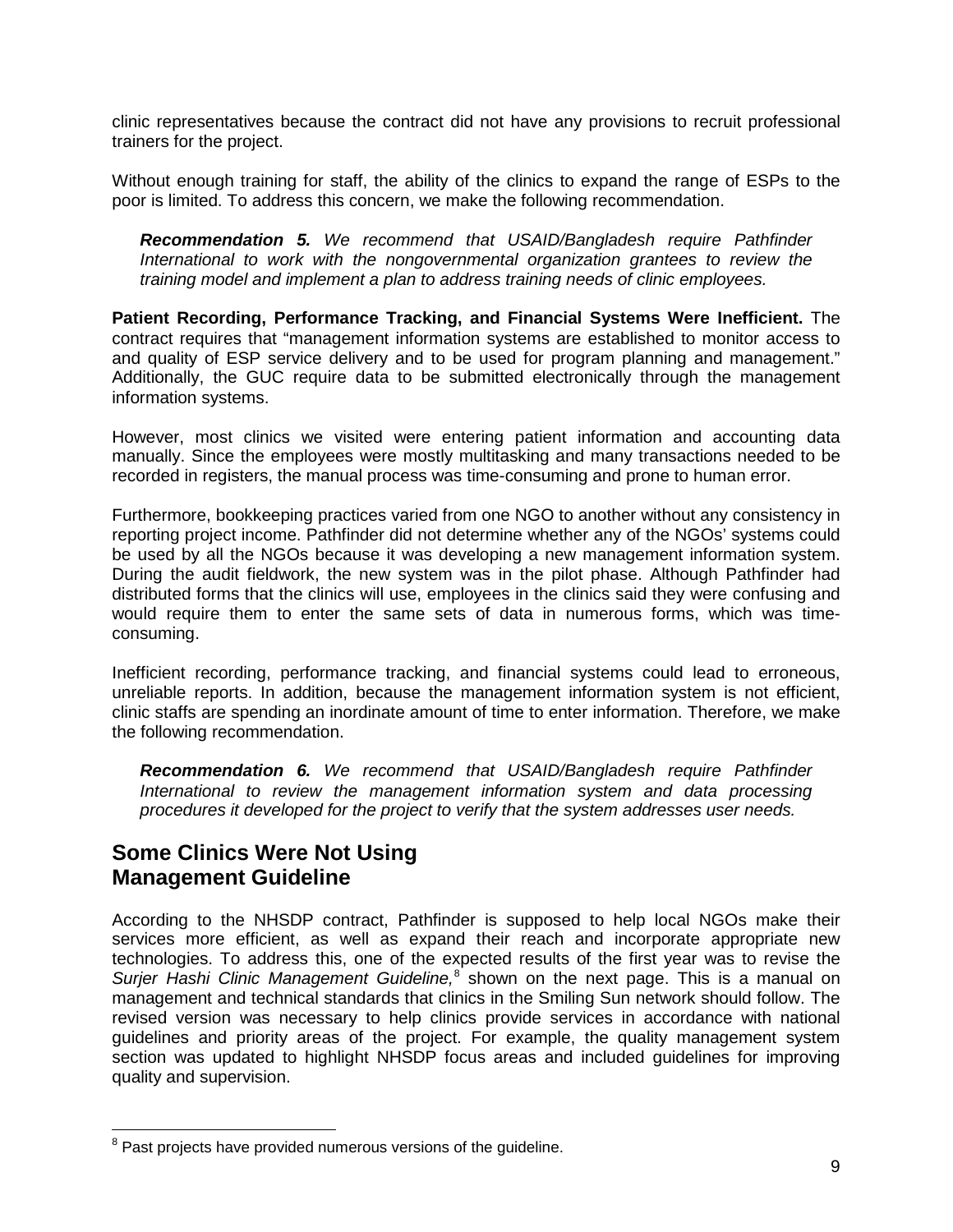

**This manual was written in English instead of Bangla, the language most clinic staff understand***.* **(Photo by Pathfinder International)** 

In its year 1 report, Pathfinder reported that it revised the manual and gave copies of it to the NGOs. However, some of the clinics we visited either did not have the new copies or were still using versions from previous projects. In one clinic, the staff did not know where the copy was and had trouble finding it.

Pathfinder officials said they expected the NGOs to give copies to all the clinics. However, neither Pathfinder nor USAID/Bangladesh monitored the NGOs to make sure this happened because they said they are focused more on service delivery activities.

In addition to the dissemination problem, *Guideline* was in English, not Bangla––the national language predominantly spoken in most clinics. Pathfinder officials said the complete translation was still in process with no established completion date. They added that they did not make translation a priority because part of the information in the manual was already distributed to the clinics in Bangla.

If the clinics are not using the guideline, the project's ability to achieve its goal of expanding quality health services to the poor is limited. To address this concern, we make the following recommendations.

<span id="page-12-0"></span>*Recommendation 7. We recommend that USAID/Bangladesh require Pathfinder International to set a deadline to complete the translation of the revised Surjer Hashi* Management Guideline *to Bangla and provide copies to all clinics.* 

<span id="page-12-1"></span>*Recommendation 8. We recommend that USAID/Bangladesh require Pathfinder International to check whether clinics are using the revised* Surjer Hashi Management Guideline *and to incorporate this task into its monitoring process.*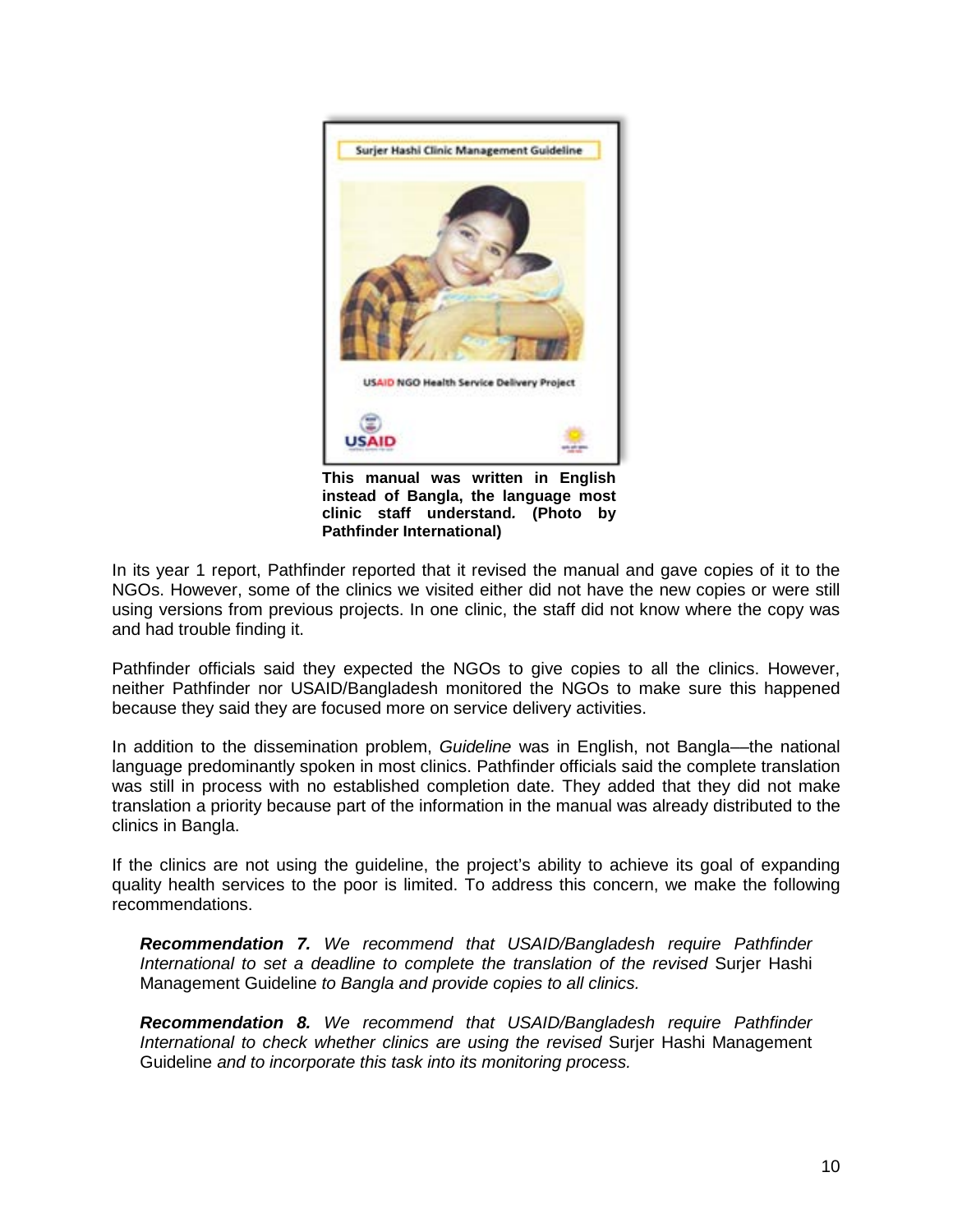<span id="page-13-0"></span>*Recommendation 9. We recommend that USAID/Bangladesh require Pathfinder International to provide training to clinics on the updated sections of* Surjer Hashi Management Guideline *and emphasize the importance of using the guideline.*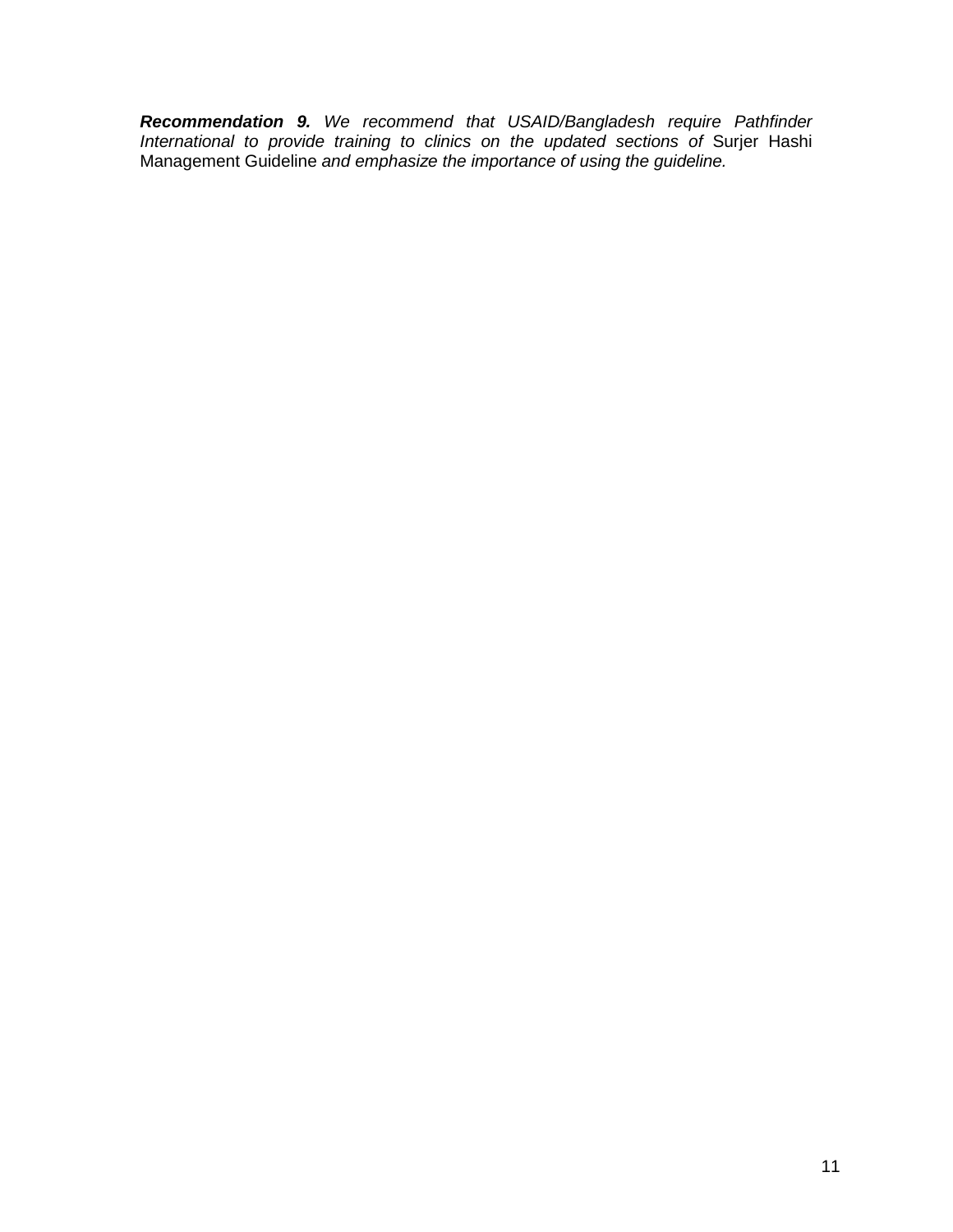## <span id="page-14-0"></span>EVALUATION OF MANAGEMENT **COMMENTS**

In its response to the draft report, USAID/Bangladesh agreed with 8 of the 9 recommendations. The mission made management decisions on all of them and took final action on Recommendation 6. An evaluation of the management comments follows.

**Recommendation 1.** USAID/Bangladesh disagreed with the recommendation to require Pathfinder to develop and implement a comprehensive sustainability plan, which includes other methods to raise program income beyond the 40 percent cost-recovery rate. Accordingly, the mission has made a management decision.

Although we acknowledge the decision, we disagree with the mission's contention that increasing revenues beyond the 40 percent cost-recovery rate is not a deliverable under this project and would adversely affect its ability to achieve the main objective of serving the poor. In fact, to address sustainability, the contract requires Pathfinder to design a plan to recover *at least* 40 percent of costs from program income, to develop innovative financing structures (e.g., donations from the private sector, sliding fee scales, cost containment strategies), to use additional resources to enhance sustainability, and to improve the quality, scope, and reach of services for the poor.

Additionally, the contract allows Pathfinder to explore other initiatives through business planning and using additional support to enhance sustainability. But the mission was not tracking them, and Pathfinder did not develop a proper plan for achieving sustainability. A comprehensive sustainability plan is essential to make sure that the project's clinics can continue or evolve under their own momentum or actions to serve the poor after the project ends without continued donor intervention.

**Recommendation 2.** USAID/Bangladesh agreed with the recommendation and made a management decision to develop and implement procedures to ensure that through closer communication and collaboration with its Office of Acquisition and Assistance (OAA), NGOs' requests to use program income to expand clinic services are submitted, reviewed, and approved in a timely manner. It planned to develop and implement a plan by September 30, 2015. We acknowledge the mission's management decision.

**Recommendation 3.** USAID/Bangladesh agreed with the recommendation and made a management decision to require that Pathfinder develop and implement a monitoring plan to make sure salaries of employees within all 26 NGOs in the Smiling Sun network clinics are paid on time. Pathfinder will assess clinics that did not pay staff salaries and will conduct routine checks with NGOs to make sure they are paying on time. The mission planned to complete this action after the COR approved the monitoring plan by August 30, 2015. We acknowledge the mission's management decision.

**Recommendation 4.** USAID/Bangladesh agreed with the recommendation and made a management decision to establish a procedure for timely reviews and approvals of annual project budgets. Mission officials acknowledged that the delay in approving the budgets was due in part to heavy staff turnover. They said they will make sure such delays are avoided and will collaborate with its OAA to establish a contingency plan that require a review and approval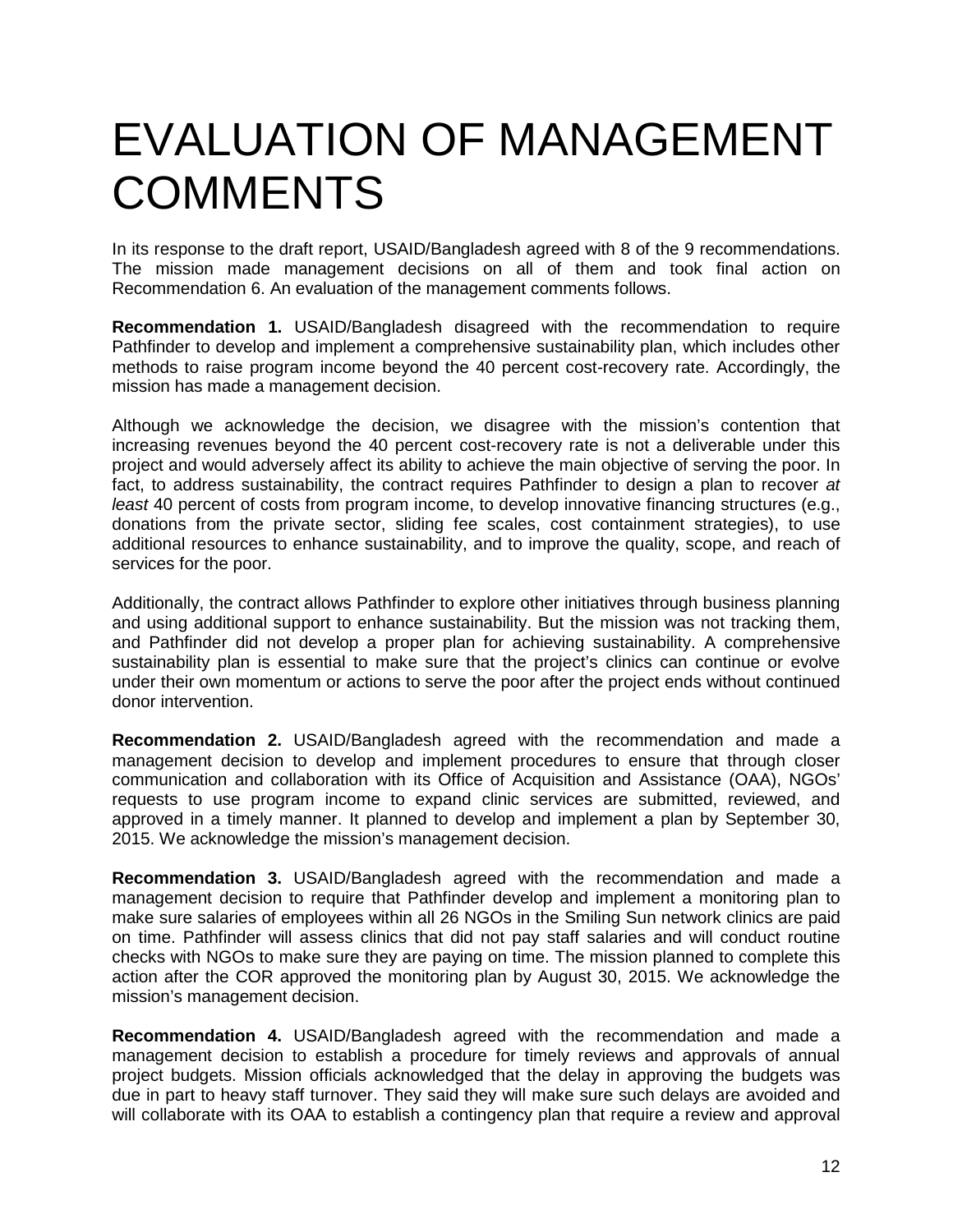procedure to be finalized and implemented by September 30, 2015. Accordingly, the mission has made a management decision.

**Recommendation 5.** USAID/Bangladesh agreed with the recommendation and made a management decision to require Pathfinder to review its current training model and complete a training needs assessment in its implementation training plan. The target date for completing and submitting the plan is September 30, 2015. We acknowledge the mission's management decision.

**Recommendation 6.** USAID/Bangladesh agreed with the recommendation and made a management decision to require Pathfinder to develop an electronic management information system. It was activated on July 1, 2015, and data processing procedures were developed and distributed to all clinics that month. Accordingly, we acknowledge the mission's management decision and final action.

**Recommendation 7.** USAID/Bangladesh agreed with the recommendation and made a management decision to require Pathfinder to set a deadline to complete the translation of the revised management guideline into Bangla. Pathfinder plans to have this available in print and on CDs for all clinics by October 31, 2015. We acknowledge the mission's management decision.

**Recommendation 8.** USAID/Bangladesh agreed with the recommendation and made a management decision to require Pathfinder to include in its monitoring checklist whether clinics are using the revised management guideline and to submit the revised checklist to USAID by August 15, 2015. Pathfinder will provide a report on this to USAID by December 30, 2015. We acknowledge the mission's management decision.

**Recommendation 9.** USAID/Bangladesh agreed with the recommendation and made a management decision to require Pathfinder to include training on the guideline in its year 4 training plan. The mission asked the contractor to conduct training for staff at all 26 NGO clinics no later than December 30, 2015. We acknowledge the mission's management decision.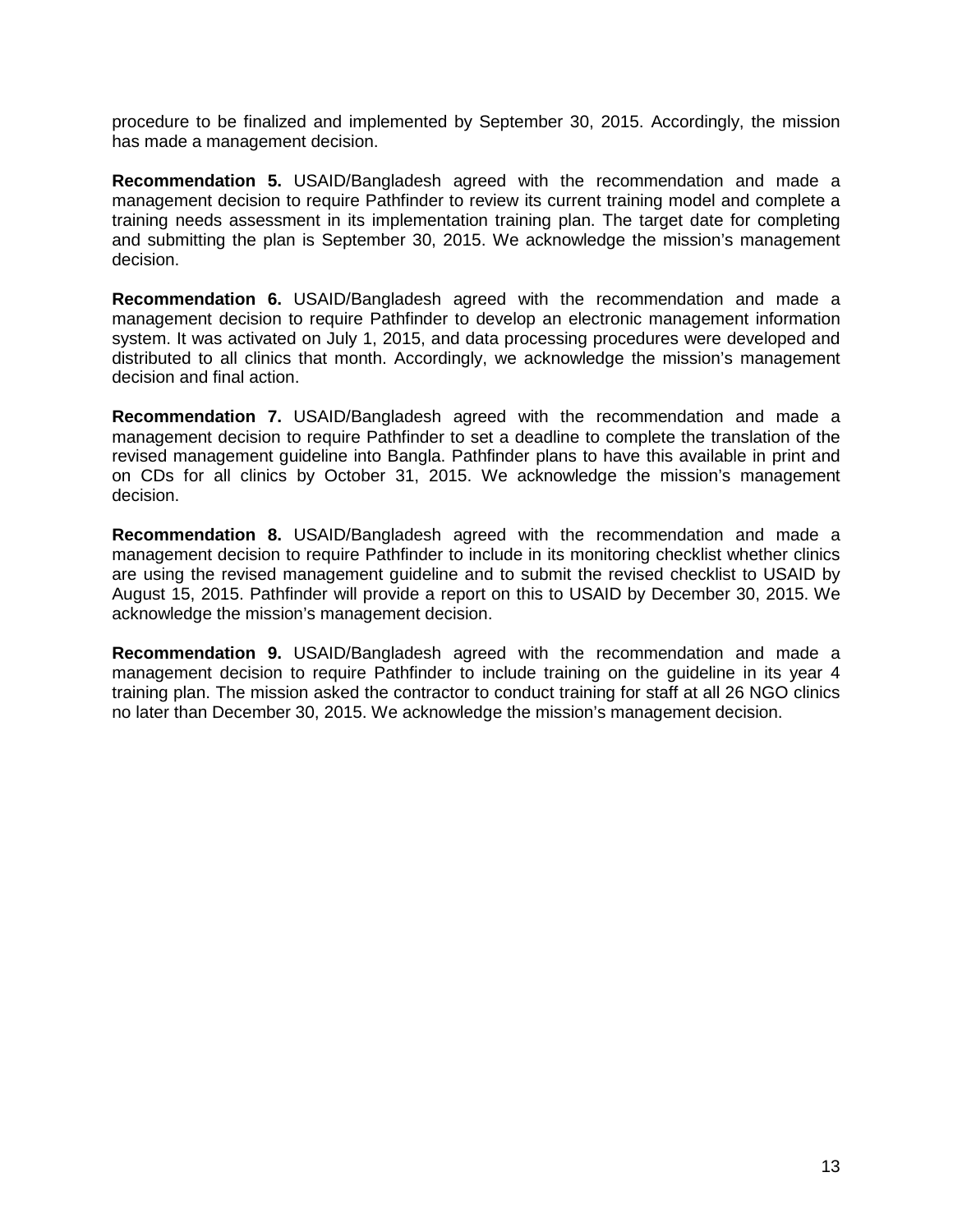## <span id="page-16-0"></span>SCOPE AND METHODOLOGY

### **Scope**

RIG/Manila conducted this performance audit in accordance with generally accepted government auditing standards. They require that we plan and perform the audit to obtain sufficient, appropriate evidence to provide a reasonable basis for our findings and conclusions in accordance with our audit objective. We believe that the evidence obtained provides that reasonable basis.

The purpose of the audit was to determine whether USAID/Bangladesh's NHSDP is achieving its main goal of expanding health care to the poor and recovering enough of its costs to be sustainable. As of September 30, 2014, the mission had obligated approximately \$43 million and disbursed \$22 million for the project. Because this was a performance audit that looked at project implementation rather than specific financial transactions, the audit team did not review the disbursements. The audit team covered selected activities from the project's inception through September 30, 2014.

We assessed the following significant internal controls that USAID/Bangladesh used to monitor project activities: Pathfinder's quarterly and annual progress reports, the performance monitoring and evaluation plan, and reports of meetings between mission officials and Pathfinder. We also assessed monitoring that Pathfinder conducted of grantees' activities and the mission's site visits to validate project achievements. We examined the mission's FY 2013 annual self-assessment of management controls, which it must perform to comply with the Federal Managers' Financial Integrity Act of 1982, to check whether the assessment cited any relevant weaknesses.

RIG/Manila conducted audit fieldwork from November 11 to December 5, 2014, at USAID/Bangladesh's office in Dhaka, the offices of the central and local governments, and selected NGO clinics in the districts of Bogra, Cox's Bazar, Dhaka, Gazipur, Jessore, and Khulna.

### **Methodology**

Through interviews, documentation reviews, and data analysis, the audit team obtained an understanding of (1) the project's main goals, (2) how the mission and Pathfinder monitor the project, (3) how the mission checks the quality of the data reported, and (4) whether the mission, Pathfinder, and partners were aware of any allegations of fraud or other potential illegal acts or noncompliance with laws and regulations.

In assessing the progress of the activities carried out to expand services to the poor and recover enough costs to be sustainable, the audit team reviewed Pathfinder's quarterly and annual progress reports from the start of the project through September 30, 2014, along with interviews conducted with mission and Bangladeshi Government officials and employees of Pathfinder and its subgrantees. We also reviewed USAID/Bangladesh's data quality assessments of Pathfinder and its grantees conducted in 2013 and 2014.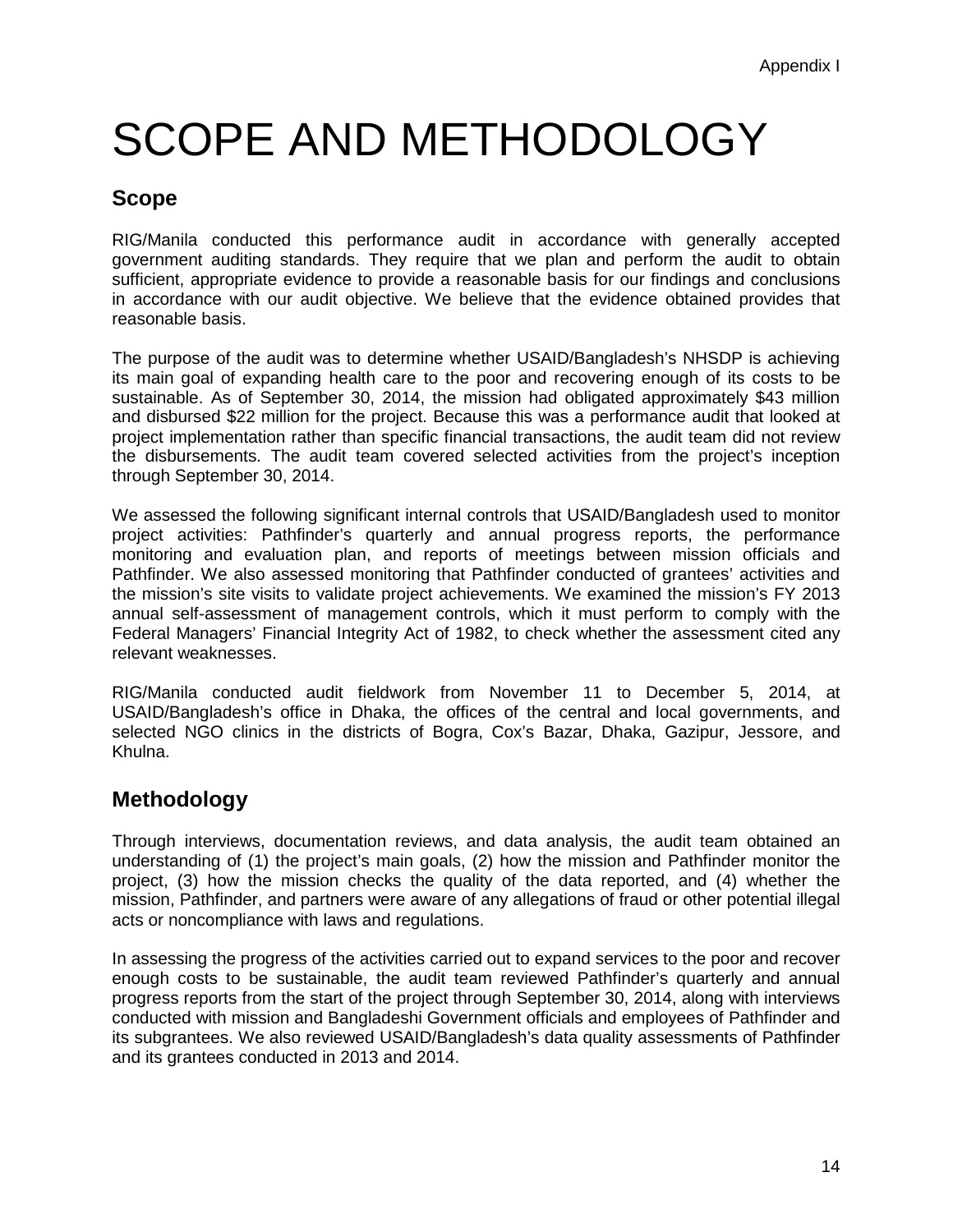The audit team judgmentally selected 9 of the 26 local NGO grantees for interviews and site visits. However, due to security and time constraints, we met with the staff of only 8 that are operating 201 of the 330 (approximately 60 percent) NHSDP clinics throughout Bangladesh. In addition, we judgmentally selected 13 clinics operated by those 8 for site visits. The judgmental selection of the NGOs was based on the amount of the award and the number of clinics operated. The selection of 13 clinics to visit was based on the location, type of clinic, and performance. The clinics we chose represented a mix from urban and rural areas, and high- and low-performing clinics in terms of cost recovery.

The audit team interviewed the NGO officials and staff to solicit feedback on the project's activities, internal controls, accomplishments, and challenges, especially in relation to services to the poor and cost recovery. We also visited 13 clinics operated by 8 selected NGOs in the districts of Bogra, Cox's Bazar, Dhaka, Gazipur, Jessore, and Khulna. In the clinics, we interviewed clinic staff and beneficiaries to gather feedback on the project's activities and impact. The audit team randomly checked supporting documentation maintained by Pathfinder, the NGO subgrantees, and the clinics to validate reported results on the selected indicators. We obtained an understanding of the level of fraud awareness among selected staff at each selected location.

To answer the audit objective, we relied extensively on the computer-processed data contained in a Microsoft Access database and Excel spreadsheets maintained by the clinics. Our review of system controls and the results of data tests showed an error rate that casts doubt on the data's validity. However, when these data are viewed with other available evidence, we believe the opinions, conclusions, and recommendations in the report are valid.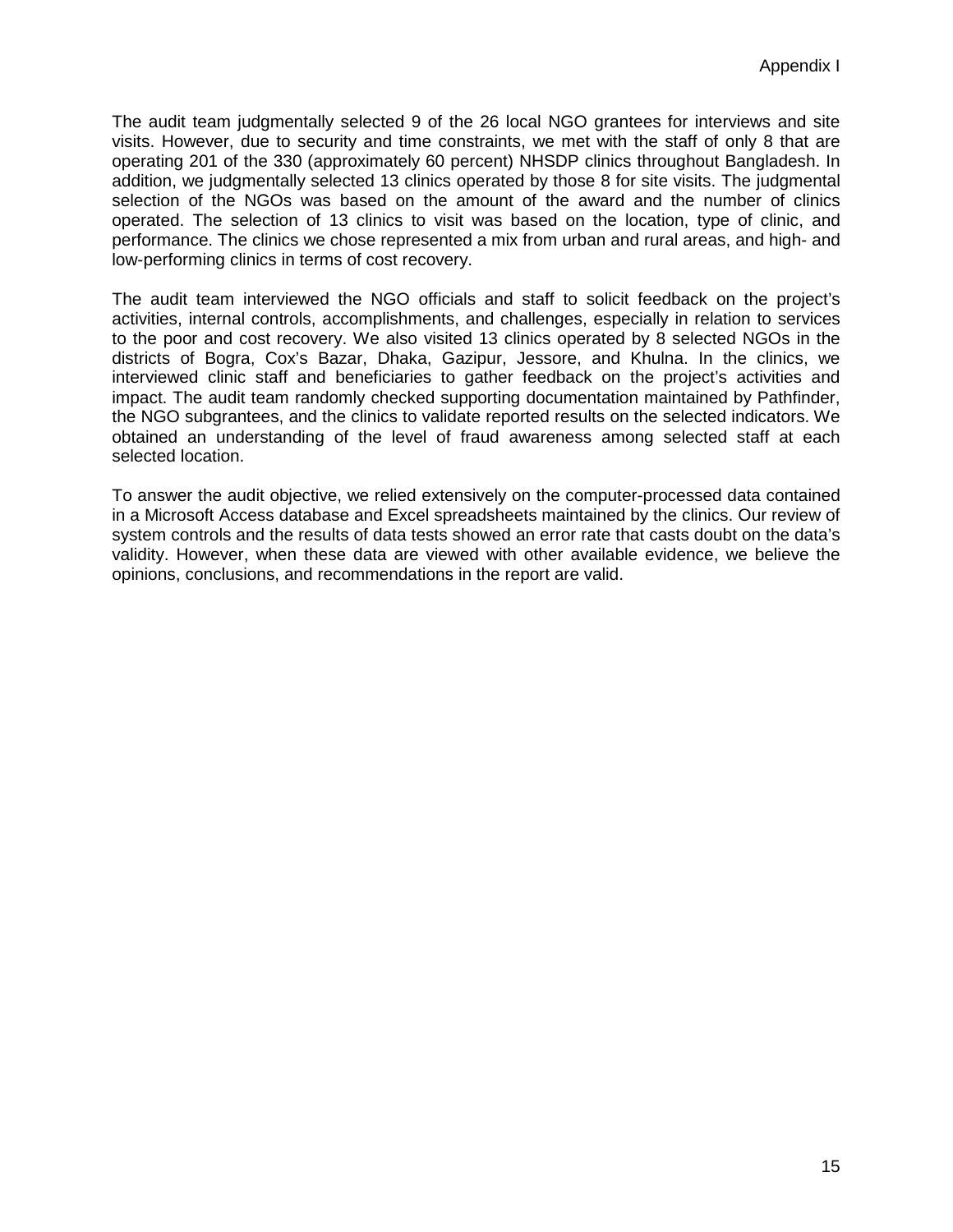## <span id="page-18-0"></span>MANAGEMENT COMMENTS



August 17, 2015

#### **MEMORANDUM**

**TO:** Mathew Rathgeber, Regional Inspector General, Manila

**FROM:** Janina Jaruzelski, Mission Director, USAID/Bangladesh /s/

**SUBJECT:** USAID/Bangladesh response to the Draft Audit Report of the NGO Health Service Delivery Project

USAID/Bangladesh wishes to thank the Regional Inspector General/Manila team for conducting the referenced performance audit of the NGO (nongovernmental organization) Health Service Delivery Project (NHSDP). The Mission recognizes the value of audits as a management tool to further strengthen our programs, and we extend our appreciation to RIG/Manila for the opportunity to comment on this report. The subject draft audit report has been thoroughly reviewed by the Office of Population, Health, Nutrition and Education (PHNE) in collaboration with other offices in the Mission.

The primary objective of the NHSDP is to improve health outcomes for the poor, and the NHSDP carefully balances the needs of the poor with cost recovery. The evaluation of the Smiling Sun Franchise Project (SSFP) in December 2012 determined that the franchise model emphasized the private sector and cost recovery over providing essential health services to the poor. The current project was specifically designed to balance serving the poor and cost recovery, gradually increasing cost recovery from 25 to 40 percent. The rationale for the 40 percent cost recovery is described in the Project Appraisal Document approved in October 2011: "Through this new project, USAID emphasizes service delivery to the poor, with less emphasis on cost recovery, though it is important not to lose the gains that have been made in this area through SSFP." Moving beyond 40 percent cost recovery would adversely affect the ability of the NHSDP to serve the poor, and it would be a fundamental design change to the project which could require early termination and re-competing the project.

The NHSDP project is achieving results, and there has been significant progress during the first two years of the project. In Year 1, 22,439 total deliveries were recorded; this number increased substantially in Year 2 to 24,675. In Year 1, 1,126,234 antenatal care checkups were provided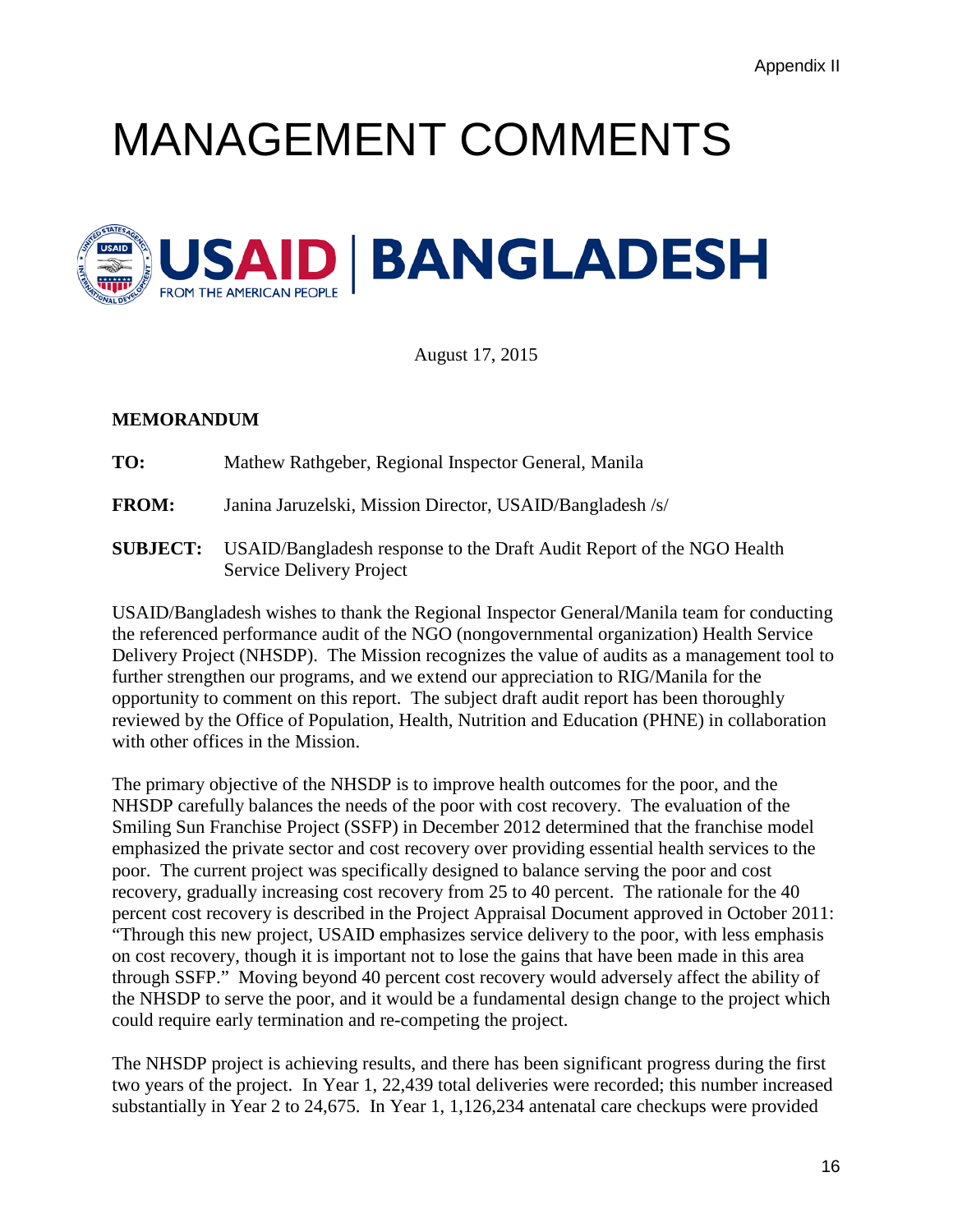during pregnancy and 1,220,260 during Year 2 of the project. Progress towards treating pneumonia cases with antibiotics is notable. In year 1, 141,259 children less than 12 months of age were treated for pneumonia, and 152,124 in Year 2. These achievements demonstrate substantial progress towards meeting USAID's health development objective to improve the health status of Bangladeshis.

There was significant progress during the second year of the project in key components of service delivery including improved service quality, enhanced coverage of the poor, strengthened collaborations, and overall capacity building. At the clinic and NGO levels, key trainings were conducted to build the overall service delivery capacity of providers. Among the achievements, NHSDP successfully implemented the first year of Performance Based Grants, making it the first of its kind in the Bangladesh health sector. The NHSDP focus on meeting the need for quality and reliable data from USAID led to the introduction of new and improved data collection tools at the clinic level which now ensure client-wise service data. Furthermore, key activities were undertaken to increase the service delivery of the Essential Services Package. Conceptual as well as clinical trainings were conducted; these were designed to address services gaps in line with new expansion needs. This included conducting training on interpersonal communications and counseling to 669 clinic managers, counselors and NGO representatives of 329 Smiling Sun clinics (who will then cover rest of the clinic staff and community service providers through a cascaded training approach).

To increase skilled delivery of babies, clinical trainings on safe delivery were conducted for 109 paramedics. Seventy-two clinic managers received orientation on the strategy and operational guidelines for increasing the use of newborn care services and acute respiratory illness while 20 medical officers and monitoring officers were trained on comprehensive newborn care. To promote improved healthy behaviors and practices through behavior change communication and knowledge, 7,581 community clinics have been established which are now actively involved in organizing satellite clinics. Community involvement in maternal survival has been emphasized through the birth preparedness initiative, the Three Days Vigilance model and the red flag initiative.

Strengthened partnership and advocacy with the Government of Bangladesh (GOB) has resulted in the formation of an Advisory Committee. The committee consists of eight relevant ministries under the leadership of the Ministry of Health and Family Welfare in order to provide strategic direction to NHSDP and accelerate the ongoing health and family planning services with an emphasis on reaching the poor in close collaboration with the GOB. Overall, the NHSDP project is performing at or better than expected according to the milestones in the contract and the targets established in the monitoring and evaluation plan.

As set forth in ADS 200.3.1.5, sustainability requires consideration of (1) demonstrable local demand and ownership, (2) building the skills and capacity of local stakeholders, (3) nurturing effective institutions – governmental, civil society and private sector, and (4) activities that are tied to sustainable financing models. The NHSDP is designed to be sustainable and is addressing all of these elements. The first three elements are facets of organizational sustainability. There is demonstrable local demand and ownership of the clinics in the NHSDP. The project is clearly building the skills and capacities of the local clinics through assessments, trainings, development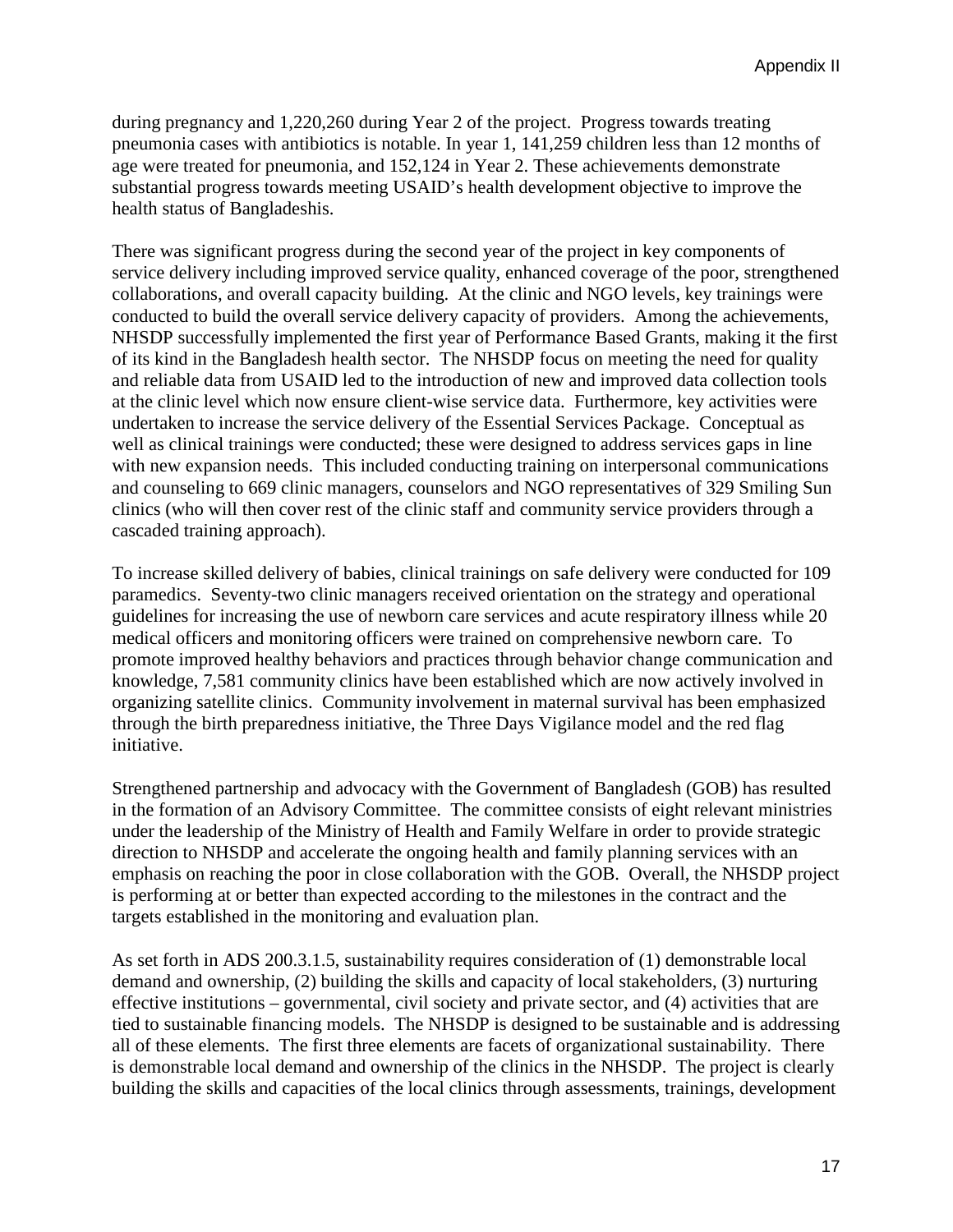of procedures and protocols, and implementation of a management information system. Pathfinder International (Pathfinder) is working to strengthen local NGOs so that they can attract direct donor funding by demonstrating solid organizational capacity, the ability to serve the poor and underserved populations, and the ability to raise local funds through service fees to subsidize donor investments.

It is important to note that every project is not required to be fully sustainable at its conclusion. Each project requires a sustainability analysis "with the understanding that not all projects aim to be fully sustainable at their conclusion." (See ADS 201.3.16.3(c).) The NHSDP project addresses financial sustainability through the target 40 percent cost-recovery rate, gradually increasing cost recovery from 25 to 40 percent, moving along the path to increased financial sustainability.

The Mission is taking steps on the path toward increasing revenues for the health sector. For example, USAID/Bangladesh is heavily involved in the design of the next sector-wide health program. We are engaged with developing health care financing models and moving toward Universal Health Coverage in Bangladesh. This will take some time to enact and will be reflected in the next version of this project.

The following are the Mission's comments on each of the nine recommendations.

**Recommendation 1:** We recommend that USAID/Bangladesh require Pathfinder International to develop and implement a comprehensive sustainability plan, which includes other methods to raise program income beyond the 40 percent cost-recovery rate.

**Management Comments:** USAID/Bangladesh does not concur with the recommendation to raise the program income beyond the cost-recovery rate of 40 percent as a strategy of achieving sustainability. The main objective of the project is to ensure that health services are provided to the poor. As is noted *supra.*, the program has been carefully designed to balance the needs of serving the poor with sustainability, and ADS 201.3.16.3(c) states "not all projects aim to be fully sustainable at their conclusion." Increasing revenues beyond 40 percent of costs is not a deliverable under this project and would adversely affect the ability of the project to achieve the main objective of serving the poor.

The focus on NGO clinics serving the poor is in concert with the Agency goal of ending extreme poverty. People living in extreme poverty are forced to make impossible choices daily between food, medicine, housing and education. Out-of-pocket medical expenses in Bangladesh are high at 65 percent of income. A focus on achieving greater than 40 percent cost recovery would reduce the ability of the very poor to afford such services, jeopardizing the main project objective of increasing access to health services for the poor, especially the extremely poor. The 40 percent cost recovery target was not chosen randomly. It is based on an earlier iteration of the project that had a higher cost recovery rate which resulted in reduced access to health services by poor people. USAID/Bangladesh is aware of the challenges associated with balancing delivery of subsidized quality health care to the poor and ensuring sustainability of the project. Therefore, USAID/Bangladesh is engaging with other donors, the Government of Bangladesh and the health sector at large to explore additional opportunities and feasible strategies to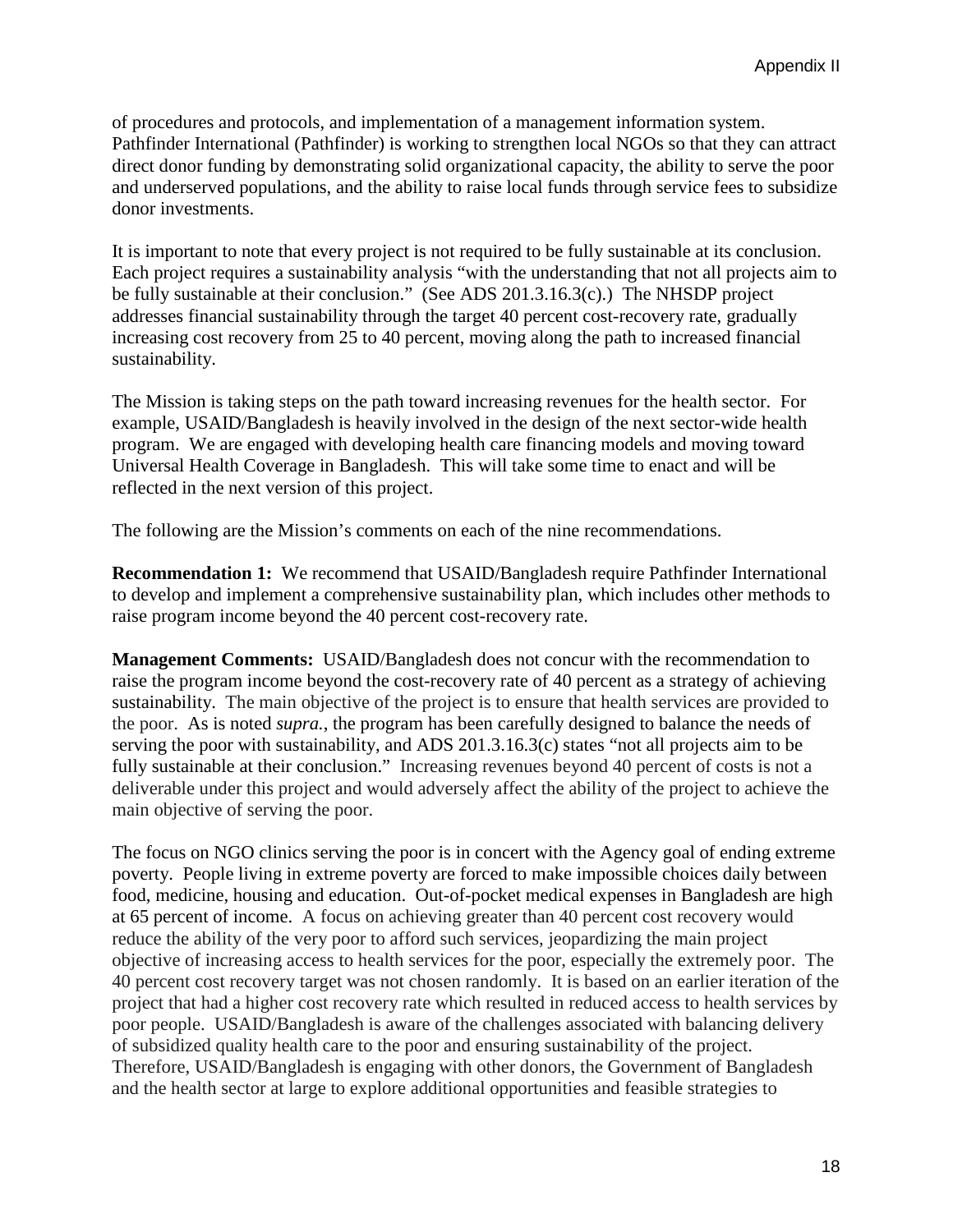enhance programmatic sustainability in subsequent programming without jeopardizing the ability of the poor to access such services.

Program income has been raised in ways other than cost recovery. First, USAID/Bangladesh was instrumental in getting the Smiling Sun Network recognition and certification from the Ministry of Health and Family Welfare to provide approved GOB services in family planning and maternal health, enabling the Smiling Sun Network to directly receive subsidies from the Ministry (family planning supplies and vaccines). USAID/Bangladesh has supported NHSDP to prepare itself as an option for the GOB to outsource key health services to the Smiling Sun Network. If planned correctly, the GOB can channel public funding through the Smiling Sun Network, thereby ensuring coverage to needy populations and ensuring the longevity of the Smiling Sun Network and the NGO healthcare delivery sector as a whole.

Second, during the last two years, USAID/Bangladesh expanded the NHSDP services to urban areas and ensured that the Smiling Sun Network had mixed sources of income including a major \$29 million contribution to the USAID program from the United Kingdom's Department for International Development (DFID). DFID's contribution to the project is contingent on reaching the extreme poor in urban areas. In recent discussions with DFID on sustainability related issues, DFID leadership stated: "I do not believe that achieving 100% cost-recovery is possible within this current project, and I am concerned that, if this was made a target, it would be detrimental to our objectives. DFID's recent annual review of the project recommended that NHSDP should further strengthen their efforts to increase service coverage amongst the poor in local communities." The objective of DFID's contribution over four years to the NHSDP is to improve maternal, newborn and child health and reproductive health in urban Bangladesh, particularly urban slums. These funds will support 20 comprehensive facilities, upgrade existing clinics, expand mobile and satellite clinics, and engage urban community health workers to reach underserved urban areas. This enables access to high-quality healthcare services to a catchment population of several million underserved women and children residing in urban slums. Funds will support monitoring and evaluation and clinic reporting. The DFID contribution is anticipated to support 28,296 assisted deliveries, post natal care for 199,659 women and access to family planning services for 7,629,046 women.

A cost recovery plan to meet the 40 percent benchmark and a business plan to provide guidance to the NGOs to implement 40 percent cost recovery strategies developed in 2013 are in place. There were submitted in December 2013, and it was approved by the Contracting Officer's Representative (COR) in January 2014. The NHSDP cost recovery plan puts greater emphasis on increasing efficiency, expanding the number of clients served, increasing the proportion of the poor served, and improving quality of care and customer satisfaction. The only way to achieve 100 percent sustainability in the context of Bangladesh, or any other low income country, while simultaneously ensuring health services to those unable to pay, is through the provision of Universal Health Coverage as is noted in the Sustainable Development Goals, the proposed follow-on to the Millennium Development Goals. The effort to develop of Universal Health Coverage in Bangladesh has been ongoing for more than a decade and will continue for decades to come.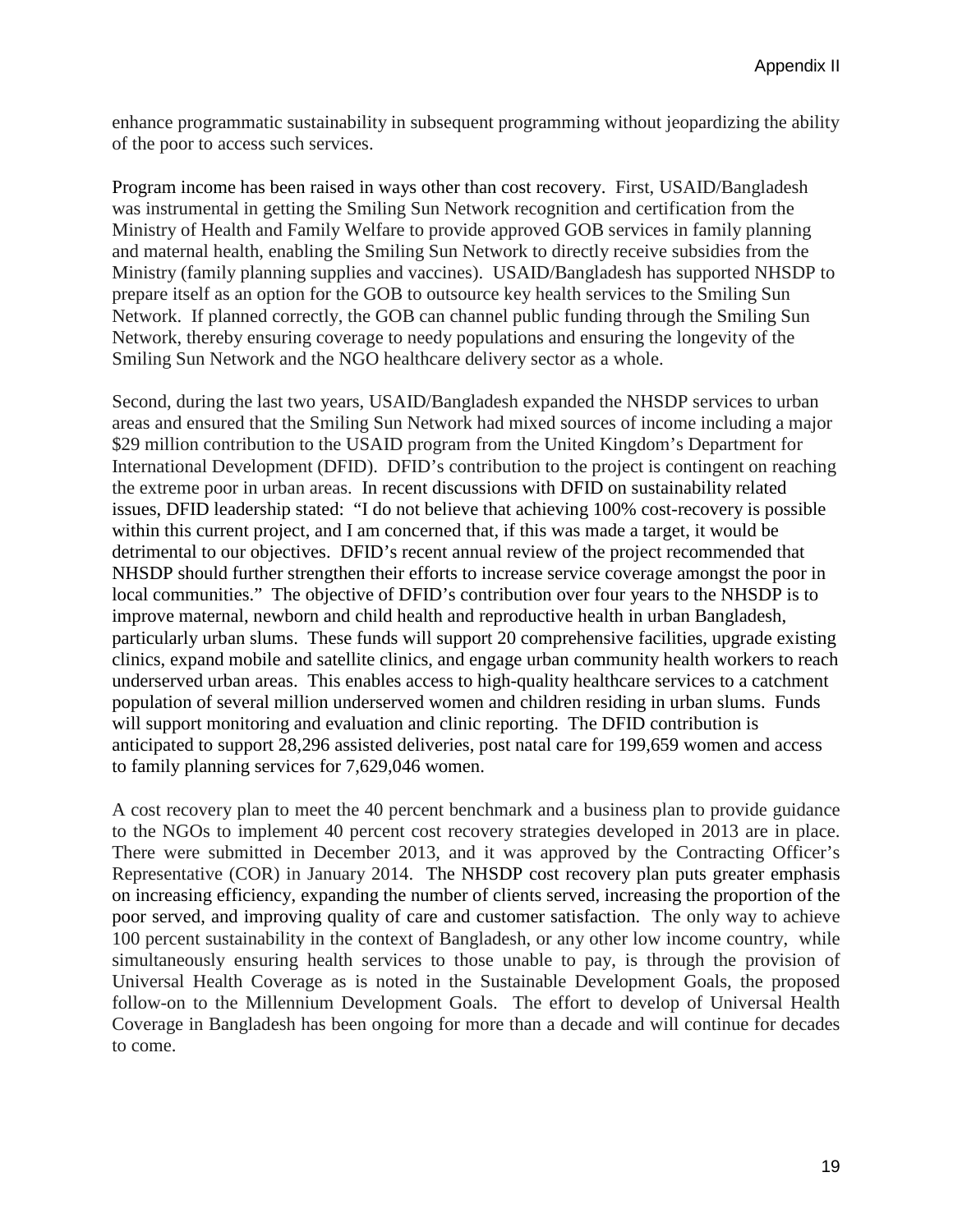Research indicates that countries on fast and more equitable pathways to reducing maternal and child mortality have made concerted efforts to ensure that hard-to-reach groups (such as the poor) have access to essential, cost-effective and high impact health services. $\frac{3}{5}$  In 2012, the NHSDP program increased its coverage and catchment areas and expanded services by expanding the client base, especially for the poor to obtain the Essential Service Package  $(ESP, <sup>10</sup>$  $(ESP, <sup>10</sup>$  $(ESP, <sup>10</sup>$  promoting optimal healthy behaviors and enhancing local ownership of service delivery. Every phase of USAID/Bangladesh's support to the Smiling Sun Network has strengthened the overall program toward greater coverage and quality of health service delivery towards a path of sustainability.

**Recommendation 2:** We recommend that USAID/Bangladesh develop and implement procedures to ensure that nongovernment organizations' requests to use program income to expand clinic services are submitted, reviewed, and approved in a timely manner.

**Management Comments**: USAID/Bangladesh concurs with this recommendation. PHNE will ensure closer communication/collaboration with the USAID/Bangladesh Office of Acquisition and Assistance (OAA) on approval of actions in a timely manner. OAA is currently undergoing a staffing transition. PHNE will work with the new leadership to develop and implement a plan by September 30, 2015 to ensure timely review and approval of requests to use program income.

**Recommendation 3:** We recommend that USAID/Bangladesh require Pathfinder International to determine how many other clinics have not paid their staff salaries on time, implement a plan to verify that nongovernmental organizations' program income funds are readily available to pay project expenses, and establish procedures to have nongovernmental organizations pay salaries on time.

**Management Comments:** USAID/Bangladesh concurs with this recommendation. Pathfinder will develop and implement a monitoring plan to ensure salaries are paid on time across all 26 NGOs in the Smiling Sun Network. The monitoring plan, along with an assessment of the number of clinics that did not pay staff on time, will be submitted to USAID/Bangladesh by August 30, 2015. The plan will be implemented upon approval by the COR, and Pathfinder will conduct routine follow up with NGOs to ensure that staff are paid in a timely manner.

**Recommendation 4:** We recommend that USAID/Bangladesh establish a procedure for timely reviews and approvals of annual project budgets.

**Management Comments:** USAID/Bangladesh concurs with this recommendation. It is the Mission's agreed upon process to ensure submitted work plans and budgets are approved within 30 days of submission. The delay in approving the expansion plan and corresponding budget was due in part to a heavy staff turnover that PHNE underwent between the time the plan was submitted and its approval. In addition, a proposed expansion plan to be implemented during Year 3 of the project generated several questions and concerns which required several lengthy

<span id="page-22-0"></span><sup>&</sup>lt;sup>9</sup> Bangladesh: Innovations for Universal Health Cover- Lancet Series, November 2013

<span id="page-22-1"></span><sup>&</sup>lt;sup>10</sup> The Essential Service Package comprises of five components and inventions, which are: maternal health, child health, family planning and reproductive health, communicable disease control, and some limited curative care.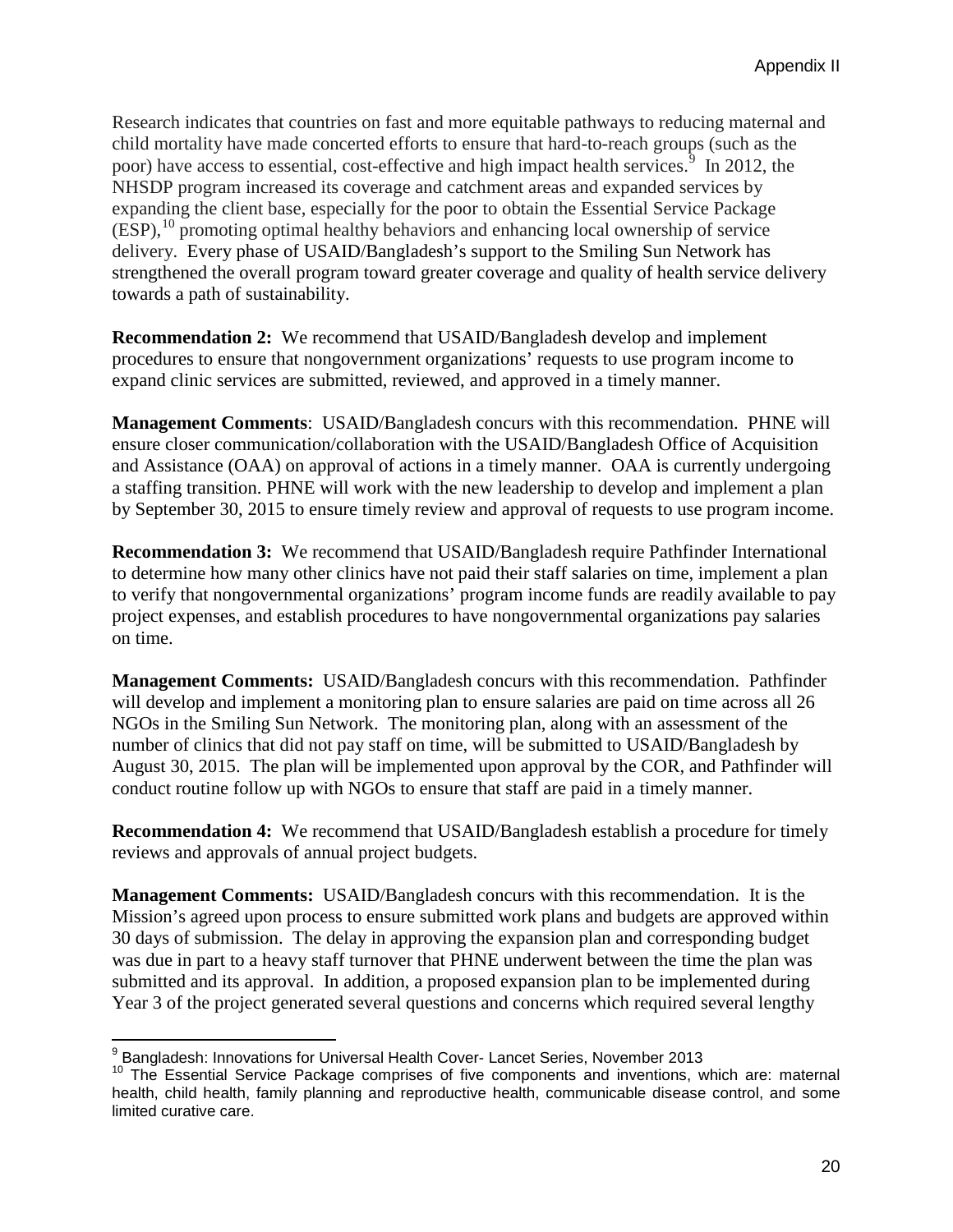consultations prior to approval, between PHNE and OAA and also between USAID/Bangladesh and Pathfinder's local and headquarter offices. These discussions were essential to ensure a logical expansion of services to meet the growing demand for access to comprehensive health services that the project has generated over the first two years of implementation. The Mission will ensure such delays are avoided and will collaborate with its OAA to ensure contingency plans are put in place in case of delays. PHNE and OAA leadership met and agreed on putting in place a review and approval procedure. The procedure will be finalized and implemented by September 30, 2015.

**Recommendation 5:** We recommend that USAID/Bangladesh require Pathfinder International to work with the NGO grantees to review the training model and implement a plan to address training needs of clinic employees.

**Management Comments:** USAID/Bangladesh concurs with this recommendation. Pathfinder will review its current training model and complete a training needs assessment in order to develop an NGO training plan to be incorporated into the fourth year of the implementation training plan. The training plan will include methodologies to ensure NGO trainers acquire the appropriate skills to train staff delivering services. Pathfinder will monitor the quality of these trainings. Pathfinder will submit the NGO training plan to USAID by September 30, 2015. Implementation will begin immediately upon approval of the plan by USAID/Bangladesh.

It is important to remember that Pathfinder trained over 3,000 people (1,630 clinicians) in the first two fiscal years of the project. Training will continue to be an issue due to turnover as trained personnel leave for new job opportunities with other organizations and personnel's requests for additional training. In addition, please note that NGO and clinic staff will often request additional training. NGO and clinic employees generally do not take into account onthe-job training, which is the model of capacity building that NHSDP has adopted.

**Recommendation 6:** We recommend that USAID/Bangladesh require Pathfinder International to review the management information system and data processing procedures developed for the project to verify that the system addresses user needs.

**Management Comments:** USAID/Bangladesh concurs with this recommendation. Pathfinder developed an electronic management information system which was activated July 1, 2015. All except two clinics are equipped with computers and are utilizing the new system. A data processing guideline and procedures were developed and distributed to all clinics in July 2015. The guideline and procedures are in Bangla (see attached). They are being translated into English. The Mission requests that this recommendation be closed upon issuance of the audit report.

**Recommendation 7:** We recommend that USAID/Bangladesh require Pathfinder International to set a deadline to complete the translation of the revised Surjer Hashi [Smiling Sun] Management Guideline into Bangla and provide copies of it to all clinics.

**Management Comments:** USAID/Bangladesh concurs with this recommendation. The English version of the guidelines was approved in June 2015. Pathfinder is working on translating the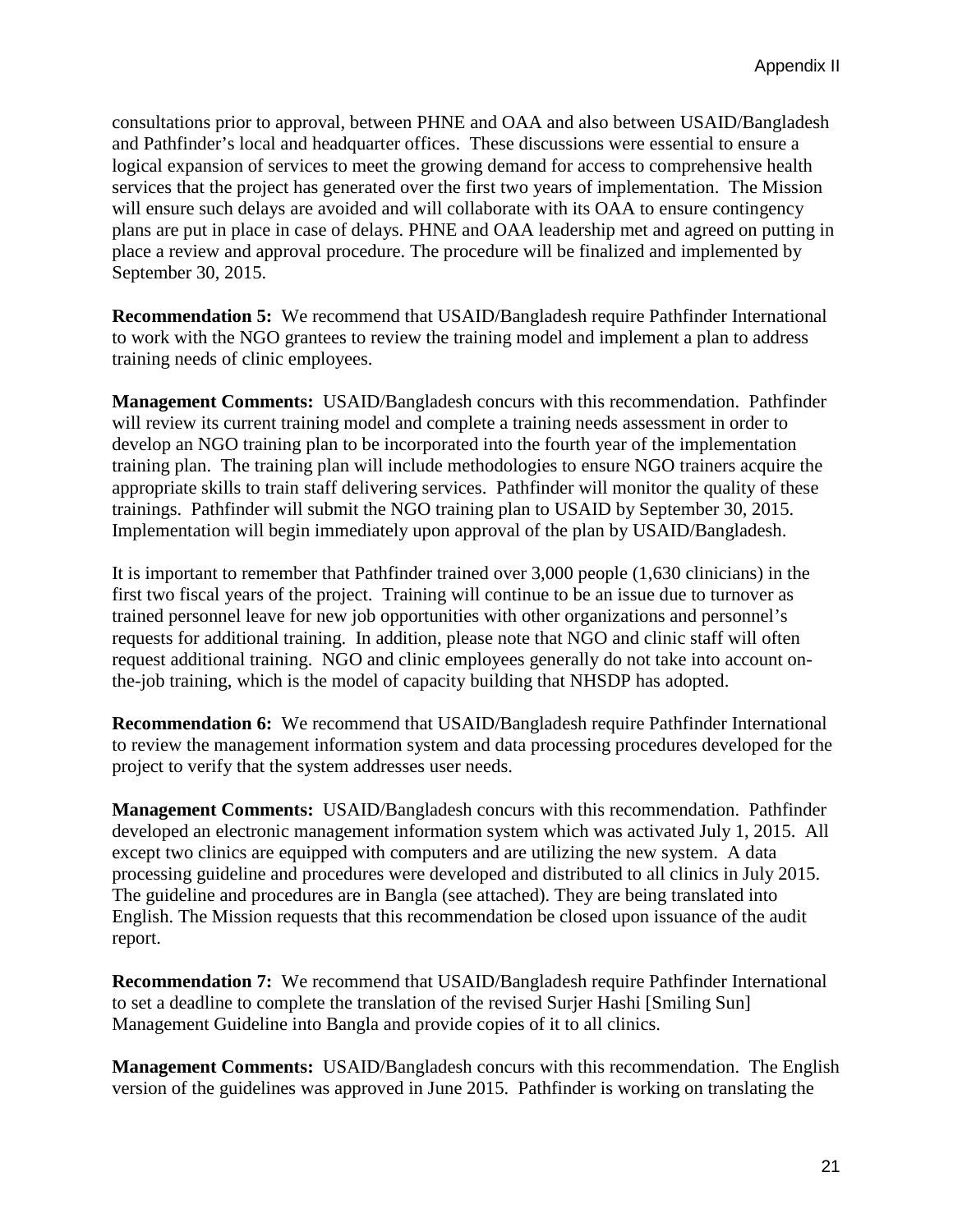English version into Bangla, printing, branding and distributing both CD and hard copies to all clinics by October 31, 2015.

**Recommendation 8:** We recommend that USAID/Bangladesh require Pathfinder International to check whether clinics are using the revised Surjer Hashi Management Guideline and to incorporate this task into its monitoring process.

**Management Comments:** USAID/Bangladesh concurs with this recommendation. Pathfinder will include this in its monitoring checklist and will submit the revised checklist to USAID by August 15, 2015. Pathfinder will provide a report on usage of the new guidelines to USAID by December 30, 2015.

**Recommendation 9:** We recommend that USAID/Bangladesh require Pathfinder International to provide training to clinics on the updated sections of the Surjer Hashi Management Guideline and emphasize the importance of using the guidelines.

**Management Comments:** USAID/Bangladesh concurs with this recommendation. Pathfinder will include training on guidelines in its year four training plan. USAID/Bangladesh has requested Pathfinder International to conduct training for staff at all 26 NGO clinics no later than December 30, 2015.

The Mission anticipates closing all recommendations on or before April 30, 2016.